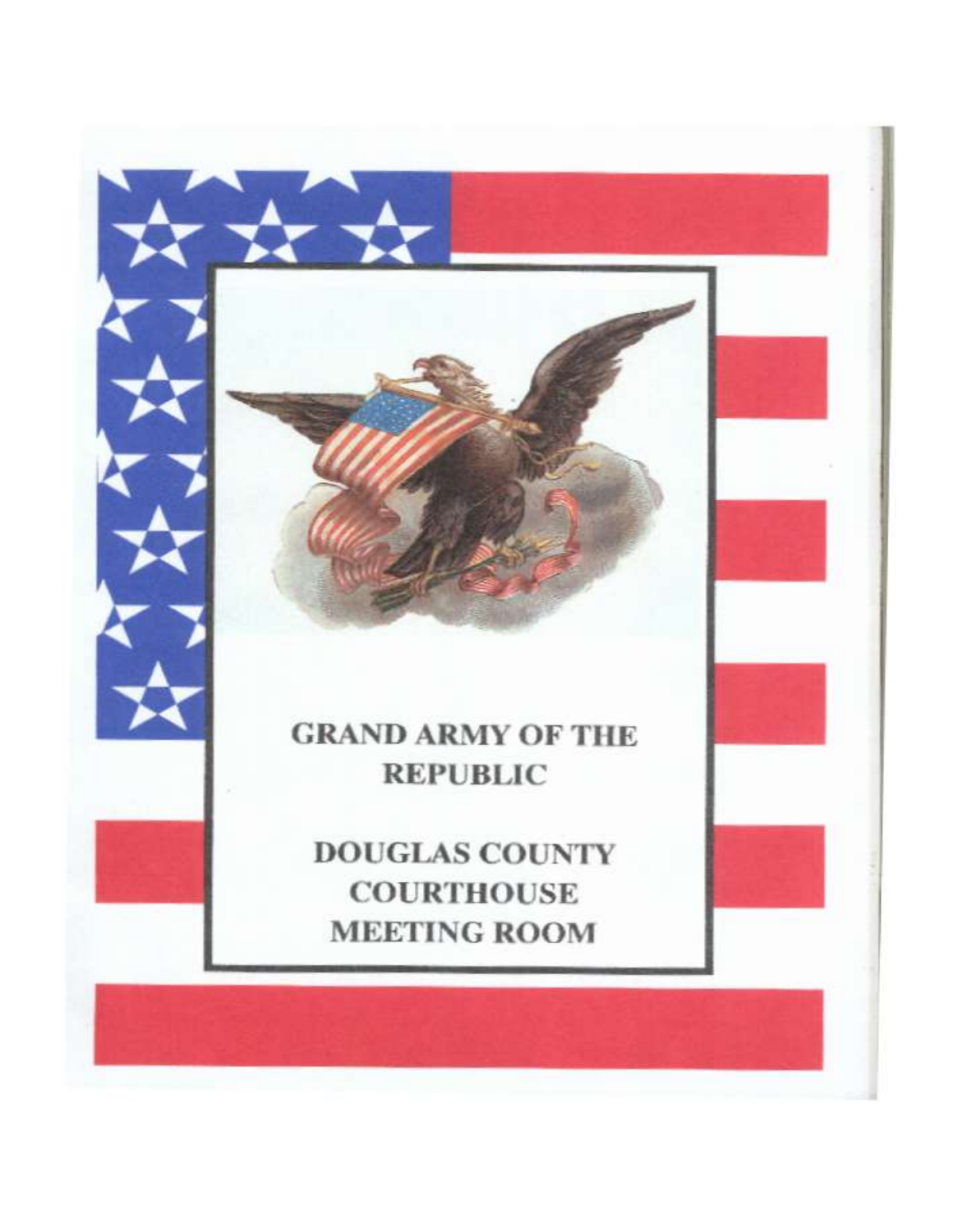# *Brief History of the Grand Army of the Republic*



In early 1866 the United States of America--now securely one nation again--was waking to the reality of recovery from war, and this had been a much different war. In previous conflicts the care of the veteran warrior was the province of the family or the community. Soldiers then were friends, relatives and neighbors who went off to fight--until the next planting or harvest. It was a community adventure and their fighting unit had a community flavor.

By the end of the Civil War, units had become less homogeneous, men from different communities and even different states were forced together by the exigencies of battle where new friendships and lasting trust was forged. With the advances in the care and movement of the wounded, many who would have surely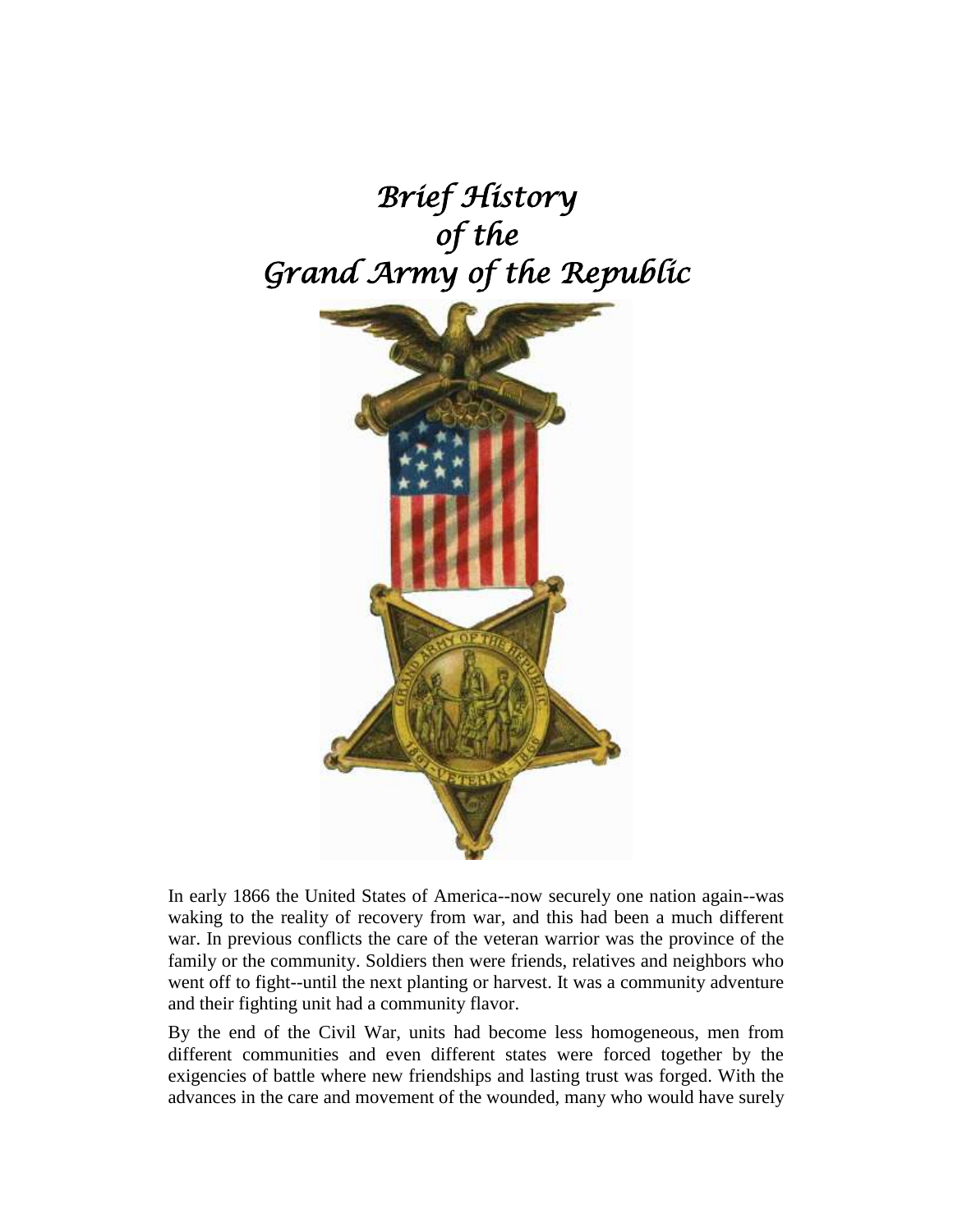died in earlier wars returned home to be cared for by a community structure weary from a protracted war and now also faced with the needs of widows and orphans. Veterans needed jobs, including a whole new group of veterans--the colored soldier and his entire, newly freed, family. It was often more than the fragile fabric of communities could bear.

State and federal leaders from President Lincoln down had promised to care for "those who have borne the burden, his widows and orphans," but they had little knowledge of how to accomplish the task. There was also little political pressure to see that the promises were kept.

But probably the most profound emotion was emptiness. Men who had lived together, fought together, foraged together and survived, had developed an unique bond that could not be broken. As time went by the memories of the filthy and vile environment of camp life began to be remembered less harshly and eventually fondly. The horror and gore of battle lifted with the smoke and smell of burnt black powder and was replaced with the personal rain of tears for the departed comrades. Friendships forged in battle survived the separation and the warriors missed the warmth of trusting companionship that had asked only total and absolute commitment.

With that as background, groups of men began joining together--first for camaraderie and then for political power. Emerging most powerful among the various organizations would be the **Grand Army of the Republic (GAR)**, which by 1890 would number 409,489 veterans of the "War of the Rebellion."

Founded in Decatur, Illinois on April 6, 1866 by Benjamin F. Stephenson, membership was limited to honorably discharged veterans of the Union Army, Navy, Marine Corps or the Revenue Cutter Service who had served between April 12, 1861 and April 9, 1865. The community level organization was called a "Post" and each was numbered consecutively within each department. Most Posts also had a name and the rules for naming Posts included the requirement that the honored person be deceased and that no two Posts within the same Department could have the same name. The Departments generally consisted of the Posts within a state and, at the national level, the organization was operated by the elected "Commander-in-Chief."

Post Commanders were elected as were the Junior and Senior Vice Commanders and the members of Council. Each member was voted into membership using the Masonic system of casting black or white balls (except that more than one black ball was required to reject a candidate for membership). When a candidate was rejected, that rejection was reported to the Department which listed the rejection in general orders and those rejections were maintained in a "Black Book" at each Post meeting place. The meeting rituals and induction of members were similar to the Masonic rituals and have been handed down to the Sons of Union Veterans of the Civil War.

The official body of the Department was the annual Encampment, which was presided over by the elected Department Commander, Senior and Junior Vice Commanders and the Council. Encampments were elaborate multi-day events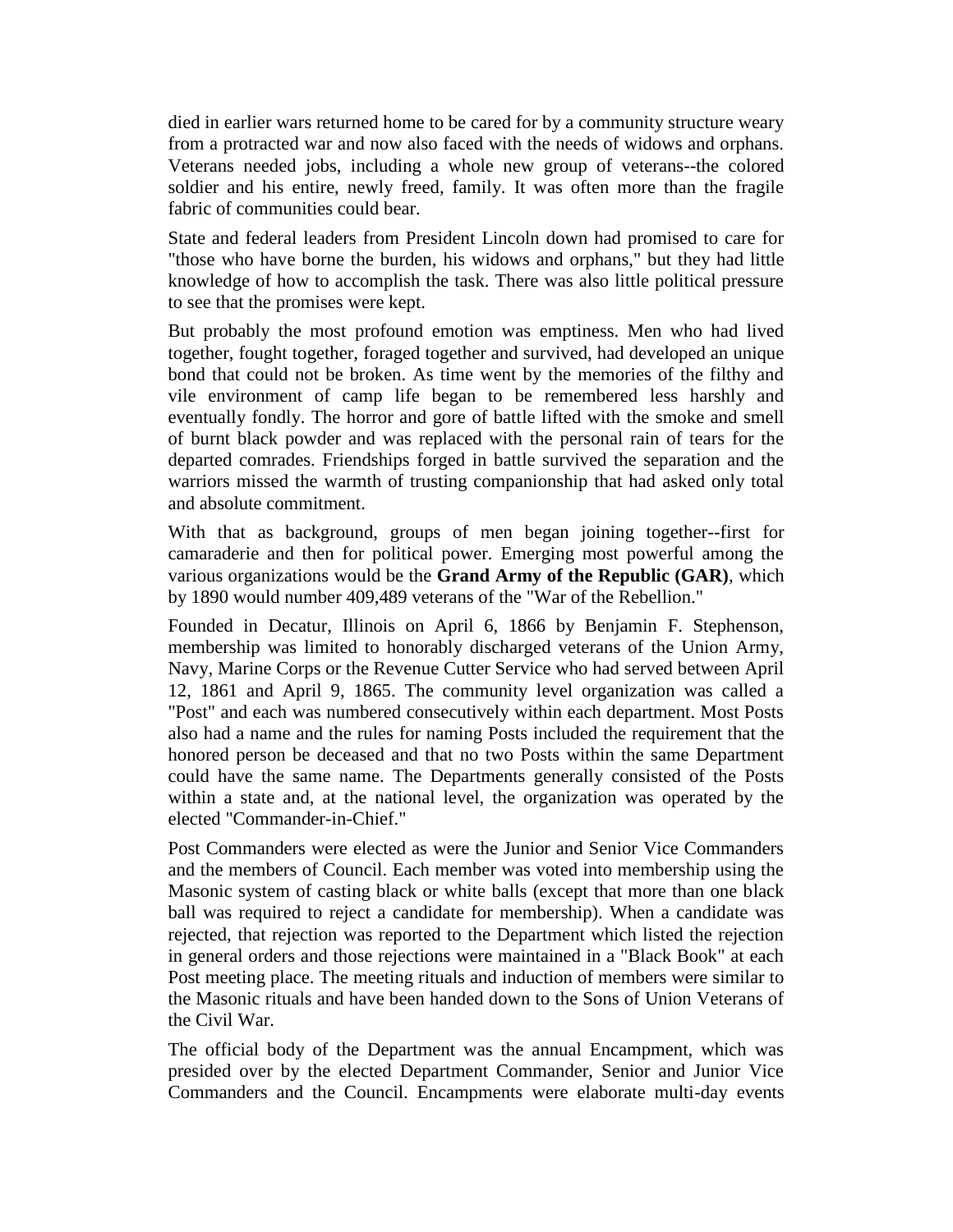which often included camping out, formal dinners and memorial events. In later years the Department Encampments were often held in conjunction with the Encampments of the Allied Orders, including Camps of the Sons of Veterans Reserve, which at the time were quasi-military in nature, often listed as a unit of the state militia or national guard.

National Encampments of the Grand Army of the Republic were presided over by a Commander-in-Chief who was elected in political events which rivaled national political party conventions. The Senior and Junior Vice Commander-in-Chief as well as the National Council of Administration were also elected.

The GAR founded soldiers' homes, was active in relief work and in pension legislation. Five members were elected President of the United States and, for a time, it was impossible to be nominated on the Republican ticket without the endorsement of the GAR voting block.

In 1868, Commander-in-Chief John A. Logan issued General Order No. 11 calling for all Departments and Posts to set aside the 30th of May as a day for remembering the sacrifices of fallen comrades, thereby beginning the celebration of Memorial Day.

With membership limited strictly to "veterans of the late unpleasantness," the GAR encouraged the formation of Allied Orders to aid them in its various works. Numerous male organizations jousted for the backing of the GAR and the political battles became quite severe until the GAR finally endorsed the Sons of Veterans of the United States of America (later to become the Sons of Union Veterans of the Civil War) as its heir. A similar, but less protracted, battle took place between the Woman's Relief Corps (WRC)and the Ladies of the Grand Army of the Republic(LGAR) for the title "official auxiliary to the GAR." That battle was won by the WRC, which is the only Allied Order open to women who do not have an hereditary ancestor who would have been eligible for the GAR. But in this case the LGAR retained its strength and was made one of the Allied Orders.

Coming along a bit later, the Daughters of Union Veterans of the Civil War, similar to the SUVCW but for women, also earned the designation as an Allied Order of the GAR. Rounding out the list of Allied Orders is the Auxiliary to the Sons of Union Veterans of the Civil War, which is open to women with hereditary ties to a veteran or who is the spouse, sister or daughter of a member of the SUVCW.

The final Encampment of the Grand Army of the Republic was held in Indianapolis, Indiana in 1949 and the last member, Albert Woolson died in 1956 at the age of 109 years.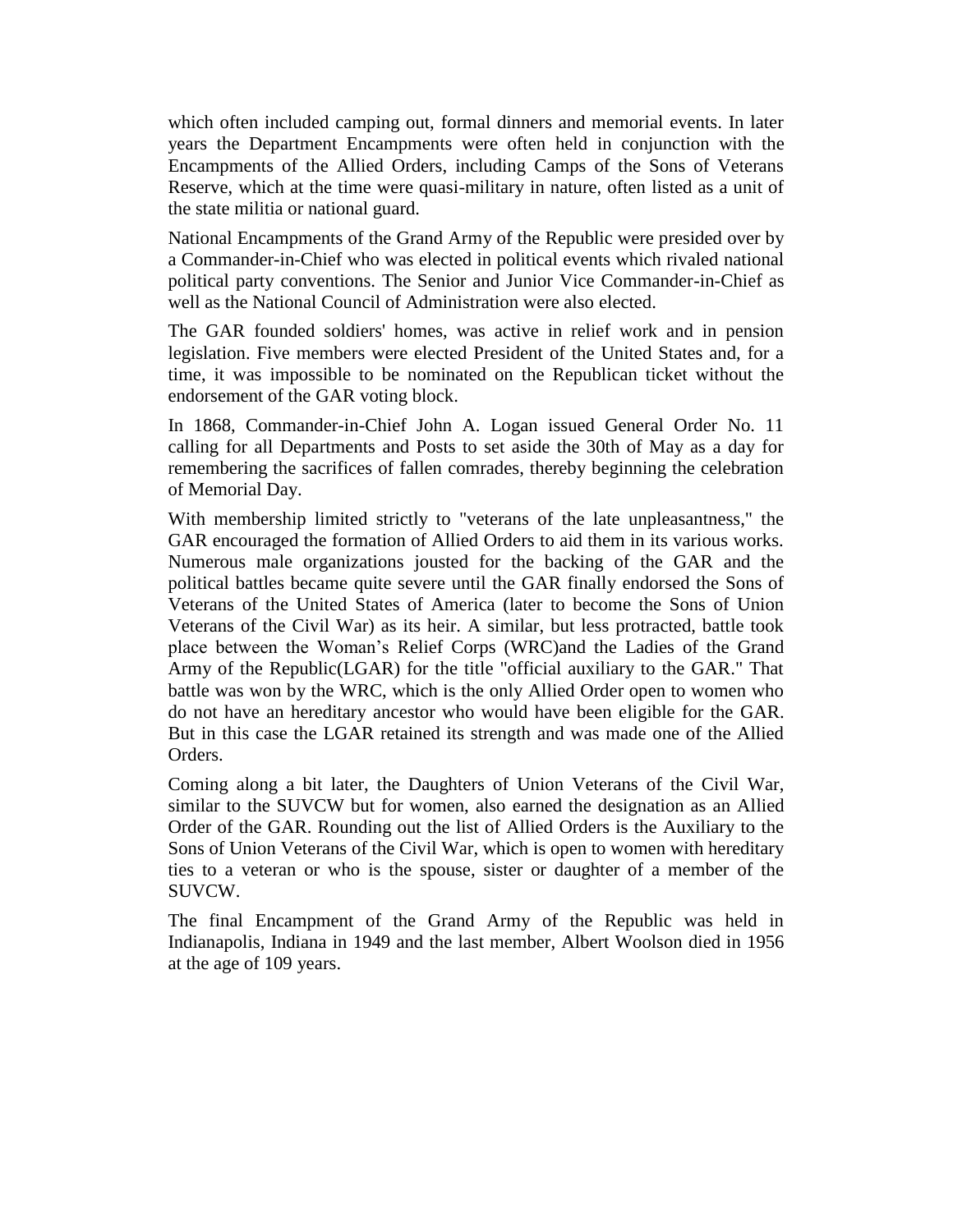

## **BRIEF HISTORY Sons of Union Veterans of the Civil War**

The Sons of Union Veterans of the Civil War was a creation of the Grand Army of the Republic (GAR) which was formed in 1866. Wanting to pass on its heritage, the GAR in Philadelphia, Pennsylvania created a Corps of Cadets in 1878, which later became the Sons of Veterans of the United States of America (SV). This latter organization was formed in Pittsburgh, Pennsylvania on November 12, 1881. The SV units functioned much as National Guard units and actually served along with state militia during the Spanish American War. In 1904, the SV elected to become a patriotic education society and in 1925 changed its name to Sons of Union Veterans of the Civil War (SUVCW). However, to keep the military aspect alive, the SUVCW created within the organization the Sons of Veterans Reserve (SVR) which was carried on the Army rolls as a Reserve contingent. Some SVR units served with the Army during World War I. After World War I, the SVR was listed as a training company of the U.S. Army. In more recent years, the SVR's mission has become historic, ceremonial, and commemorative. Prior to disbanding and before the death of its last member, the GAR officially designated the SUVCW as its successor and heir to its remaining property. On August 20, 1954, the SUVCW was officially incorporated by an Act of Congress by the passing of Public Law 605 of the second session of the 83rd Congress.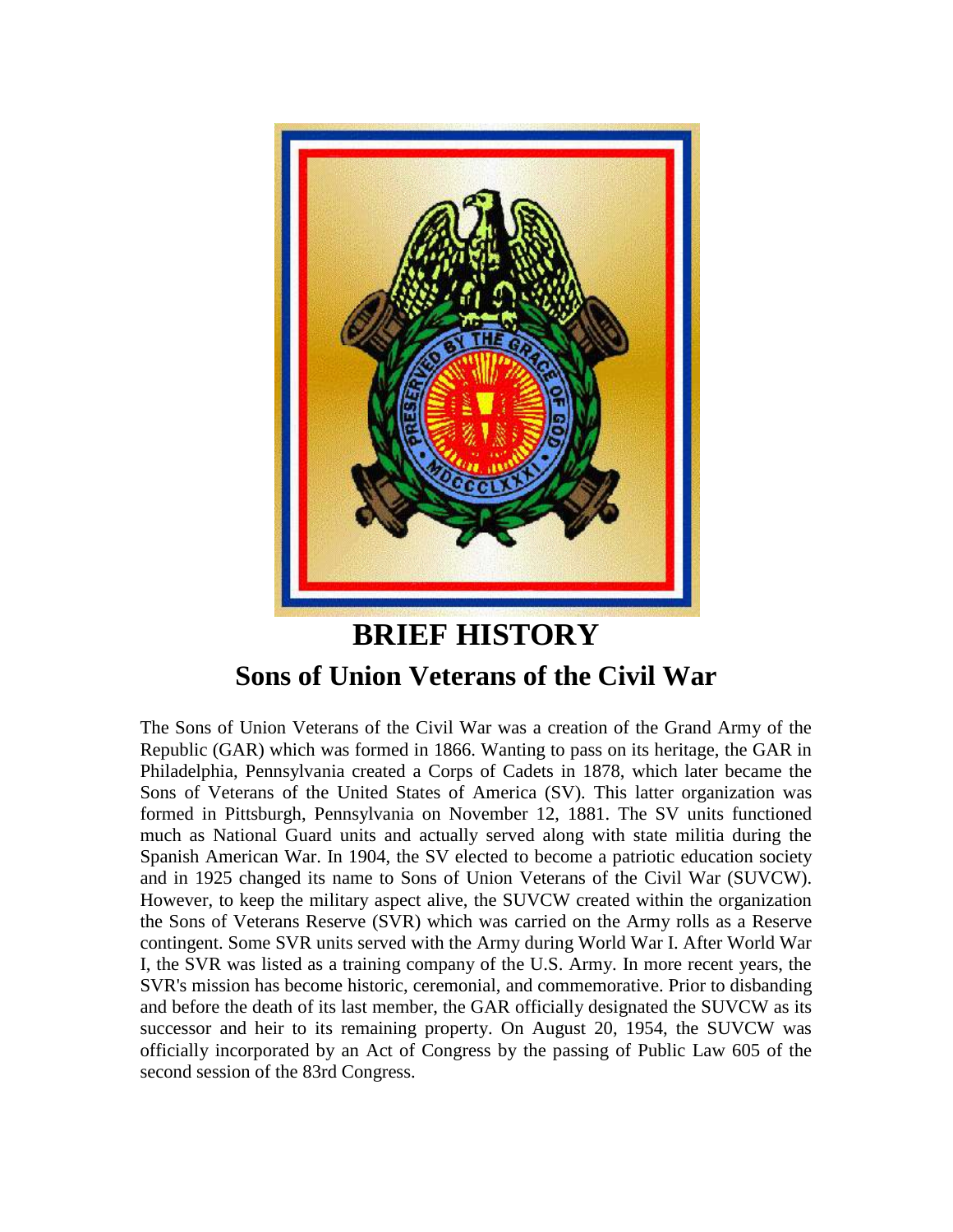## **THE MILITARY RECORD OF DOUGLAS COUNTY**

## **PUBLIC SENTIMENT and CIVIL ACTION**

## HISTORICAL AND BIOGRAPHICAL RECORD OF DOUGLAS COUNTY ILLINOIS; compiled by JOHN GRESHAM, USA, June, 1900

The war of the Rebellion is a great landmark in the history of the nation. It is a no less important one in the history of Douglas County. In its early history, the winter of the great snow; measured the perspective of receding years, but in the maturer age the war; marked the turning of a new page. In those years of national trial there was scarcely a family in the county that was not called upon to do and suffer for the common weal, and many a heart sorrow or the foundation of a prosperous fortune dates back to those fateful years.

The political events, which preceded the war found many anxious watchers here. The senatorial campaign of 1858, with the succeeding presidential contest of 1860, in both of which Lincoln was the exponent of principles then in the ascendancy in Douglas county, served to fix the attention of this section upon the political storm which seemed to be gathering with portentions mutterings over the southern portions of the country. It is doubtful whether hope or fear predominated in the minds of the people as the day approached when Lincoln was to be inaugurated, but the hope and expectation of the great majority was that, in his grasp, the serpent of secession would be strangled, as Jackson had done before in the case of the Nullifiers. It was in this state of vacillation between hope and fear, that the reverberations of Fort Sumter's guns assailed the ears of the eager North. It was this explosion, echoing round the world, that united the various political elements, and made men Union or non-Union. Niceties of political distinctions were almost entirely lost sight of, and while the change of front was too sudden and radical to secure the adhesion of all to one party, Douglas county, in the main, presented but one sentiment, and that for the support of the Union. Saturday, April 13, 1861 Fort Sumter surrendered. The news spread over the country and Douglas County responded to the call for troops with a patriotic enthusiasm not excelled by any community in the state. Volunteering for the service was spirited, and prominent in the efforts to secure troops for the defense of the Union should be mentioned the names of E. McCarty and J. B. McCown.

It was not until the second year of the war that the county took official action to aid enlistments. In July, 1862, the county court passed an order for the purpose of aiding in enlistment of volunteers for the United States service to be raised in the county of Douglas, for the support of the families of those who have heretofore enlisted from Douglas County. By this order the sum of \$2,000 was appropriated, or as much as necessary for the purpose. At the same time, to carry out the intention of this appropriation, it was further ordered that the justices of the peace of the county be invited and requested to act in concert with the court in carrying out this laudable intention, by acting promptly in this matter, by ascertaining and reporting to the clerk of this court the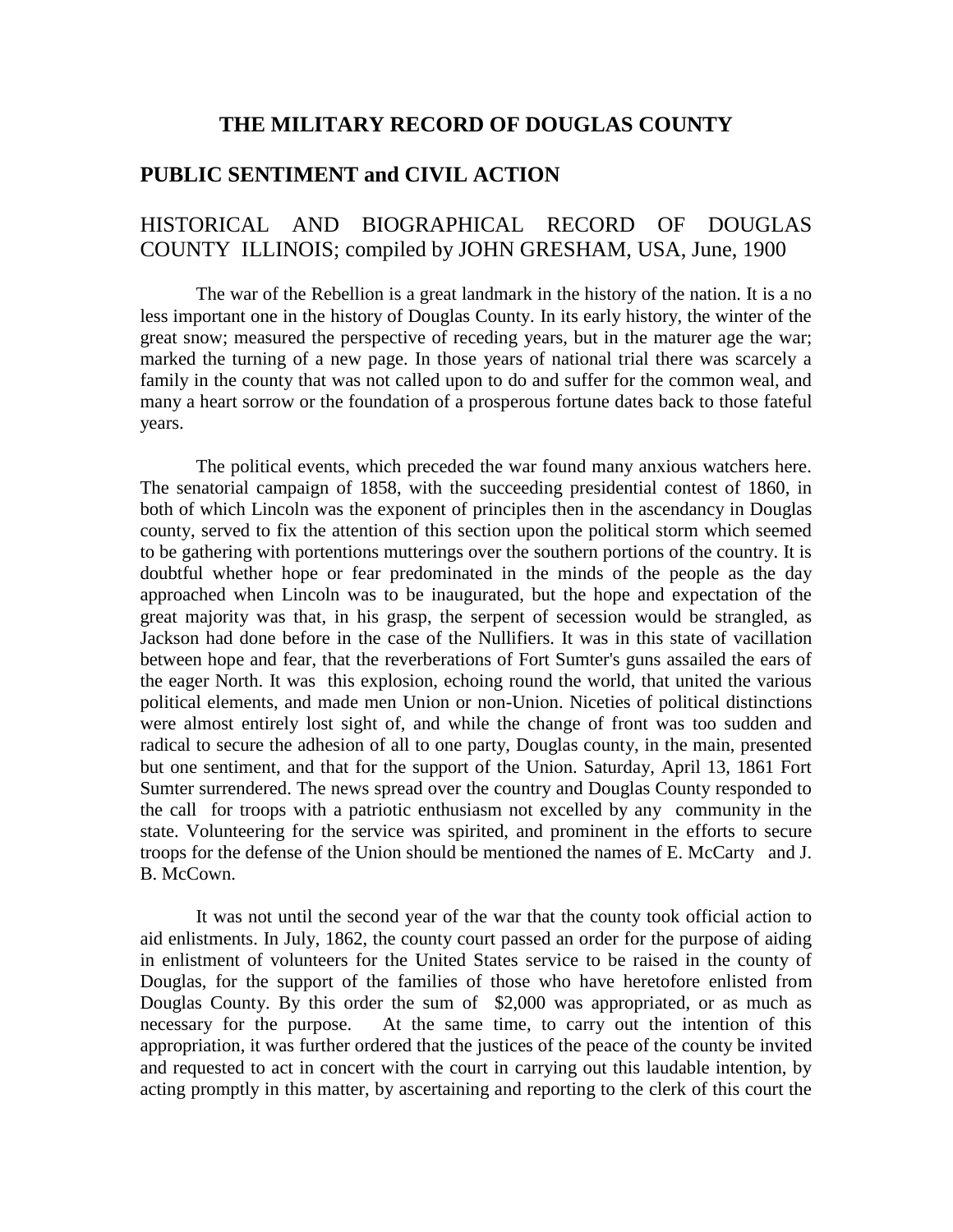names of all volunteers who were or are residents of their respective precincts at the time of entering the service, showing separately the names of all those leaving wives and families or others dependent upon them for a livelihood and support. The said justices shall from time to time keep themselves advised of the condition and wants of all such families as far as the comforts and necessaries of life are concerned, and shall make arrangements with some merchant, or merchants, grocer or grocerymen, to furnish the said families and persons dependent, as aforesaid, with the said necessaries, using due caution and circumspection with an eye to economy, reporting their acts and doings in the premises to this court at each regular meeting of the board, together with the bills made for said support, properly certified to by them, for allowance as other claims by the court; and further to do and perform what other duties may become necessary as time may suggest in the premises. A regular tax was subsequently levied for this purpose, and in December, 1864, it was ordered that Gilbert Summe be appointed agent, whose duty it shall be to visit all such destitute families and ascertain their exact condition, and supply their wants by giving orders to grocers and merchants for such groceries or clothing as their wants may require, specifying definitely the quantity of each item and article, using all due care and circumspection with an eye to strict economy, and keeping a just and correct account by copy of each order, in whose favor drawn, and to whom the order may be sent. It shall be the duty of said agent further to agree with some merchant or merchants, grocer or grocers, to supply the said volunteers families with such things as they may require at a reduction on their customary rates of sale, if such an arrangement be possible. The tax reached one and a quarter mills upon the dollar for this purpose, and the method of disbursing it was changed so as to pay each wife or mother of volunteers \$1 per week, and fifty cents per week for each child under ten years of age. What sum the county expended in this way does not appear in the state reports, and no reliable estimate can be made of it, but it was a very considerable sum, and does honor to the loyal, generous sentiment of the county. No bounties were offered by the county. In fact, there seemed no necessity for this expenditure to stimulate enlistments, the county promptly meeting the demands made upon it and filling its quota without resort to draft. The population of Douglas County in 1860 was 7,109; the enrollment showed, in 1863, 1,491 men subject to military duty, and 1,803 in 1864, and 1,846 in January, 1865. The quota of the county in 1861 was 199 men; in 1862, 136; under the calls of February 1 and March 14, 1864, for an aggregate of 700,000 men, Douglas county's quota was 336, and under the call of July 18, 1864, for 500,000, it was 281, making a total of 952 men as the quota of the county prior to December 31, 1864. Up to this period the enlistment had reached 1,008, making an excess of 56 men. Under the last call, December 31, 1865, the quota was 225, and the enlistments 167, making the grand total of quotas: For the war, 1,177, and the credits, 1,175, a deficit of 2 men. It is probable, however that instead of a small deficit, Douglas county furnished more than her quota, if all who volunteered from it had found their names placed to its credit.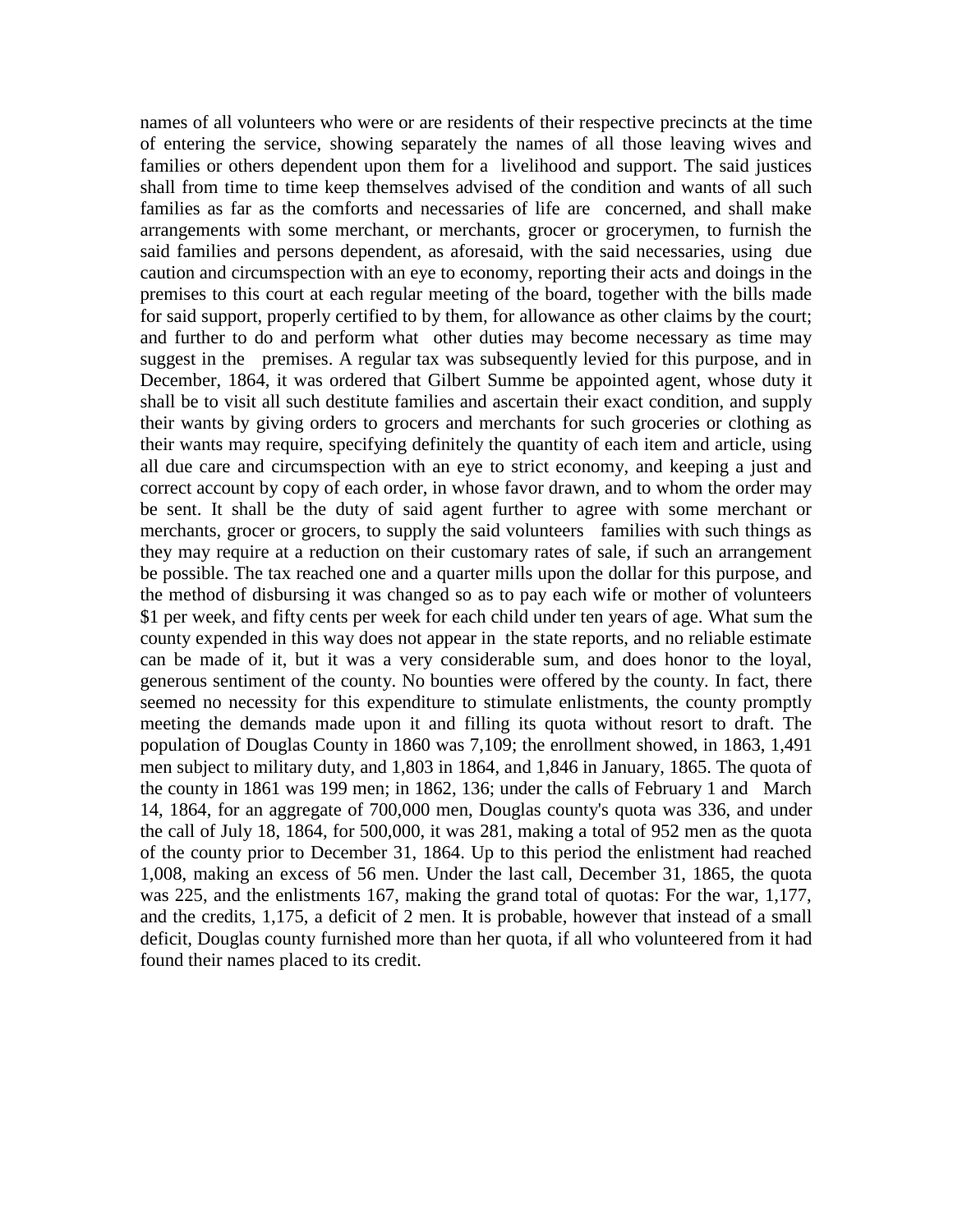#### Grand Army of the Republic Room In the Douglas County Court House, Tuscola, Illinois

The GAR post in Tuscola was named after Benjamin Reed. The Sons of Union Veterans of the Civil War (SUVCW) now utilizes the room for monthly meetings. The Stephen A. Douglas Chapter of the Daughters of the American Revolution are caretakers of the room which is the property of Douglas County. The room is as it was when the last Civil War veteran died in the early 1900s.



Photo by Charles Knox

*Altar in the GAR room. Normally there is a draped flag with crossed sabers and an open Bible on the altar.*



*Gun case with weapons and accoutrements. The Drum was reportedly carried in the Grand Review of the Union Armies in Washington, D. C. in May of 1865.*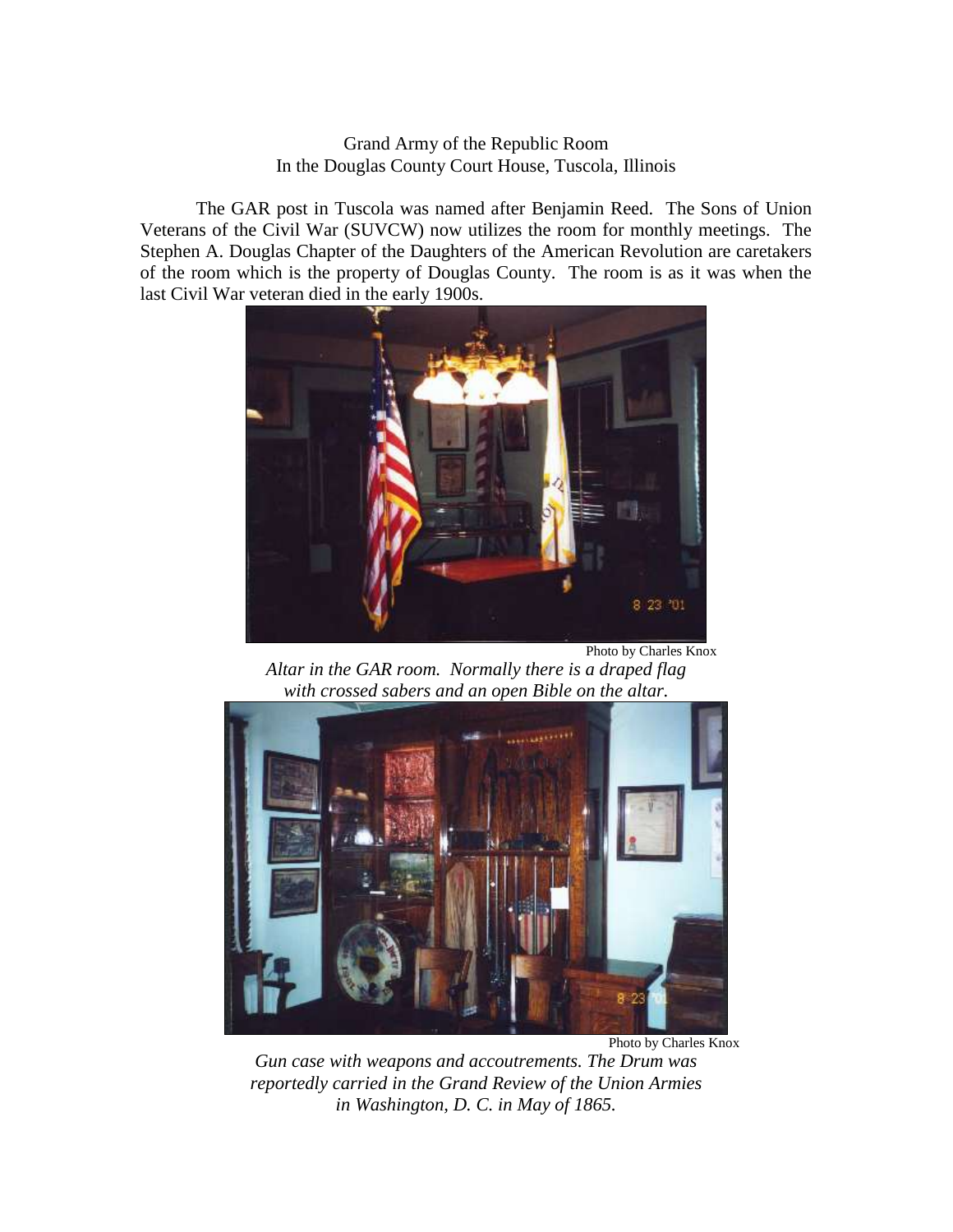

*West Wall of GAR room with artifacts and lithographs and prints from the 19 century.*



Photo by Charles Knox

*GAR artifacts brought back by veterans and donated by them and their families to the Grand Army of the Republic Post.*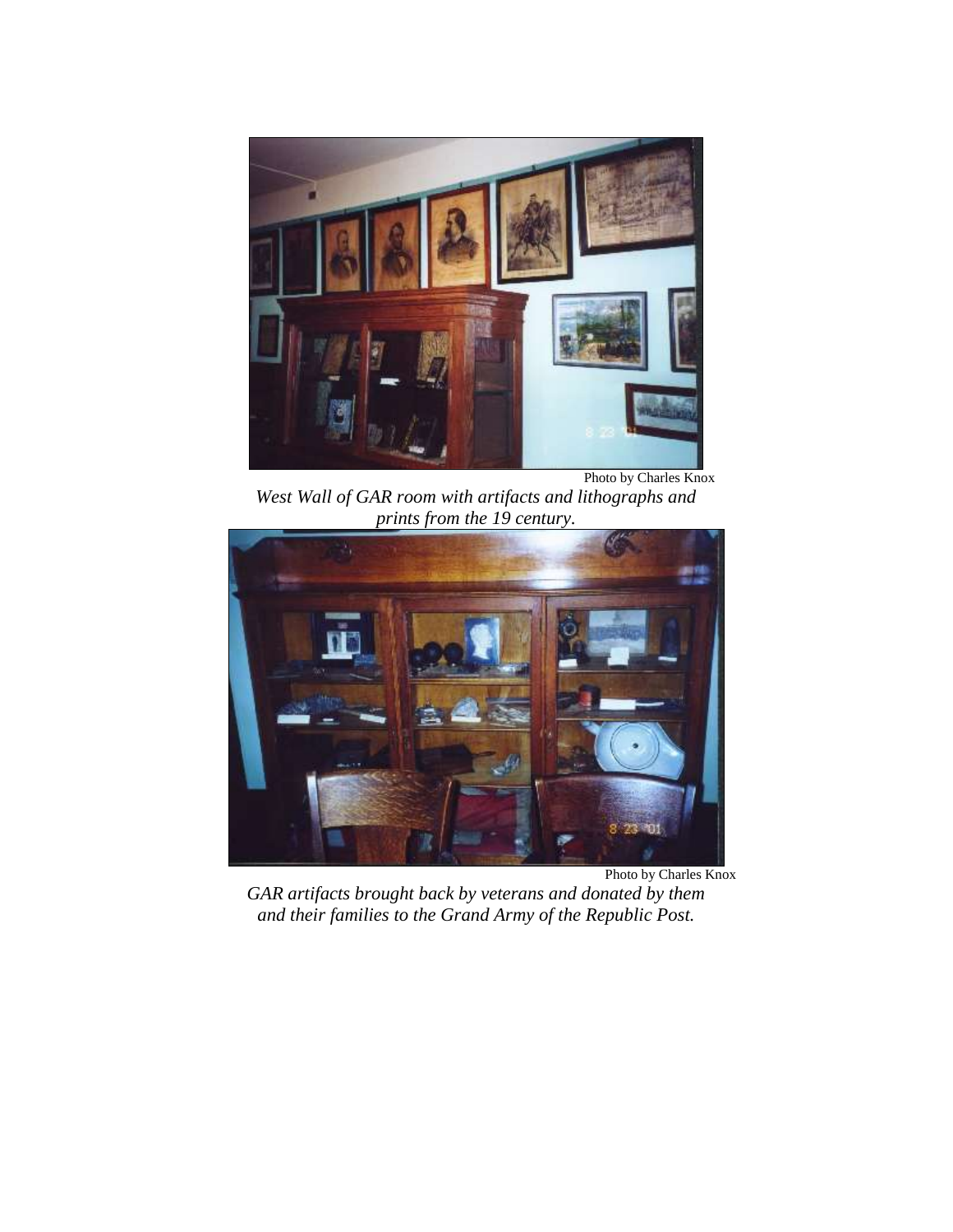

Photo by Charles Knox

*Replica cannon that replaces the original Civil War cannon that was donated to a scrape drive in World War II.*



Photo by the Tuscola Review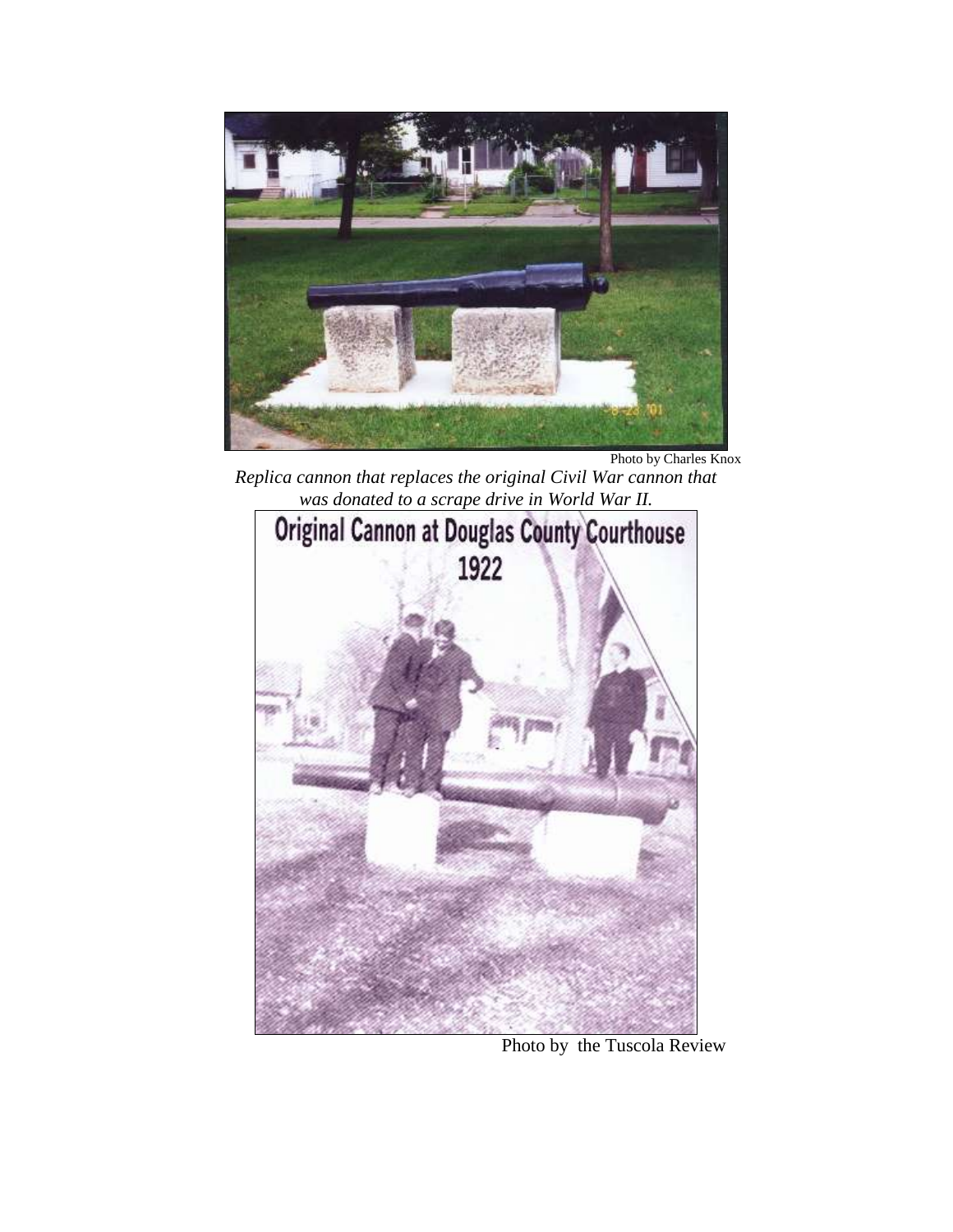

The addition of a new display cabinet, designed by William Moorhead of Tuscola and built by Kaufman Custom Cabinets of Arthur, completes the renovation of the G.A.R. room by the Douglas County Board. The room will soon be

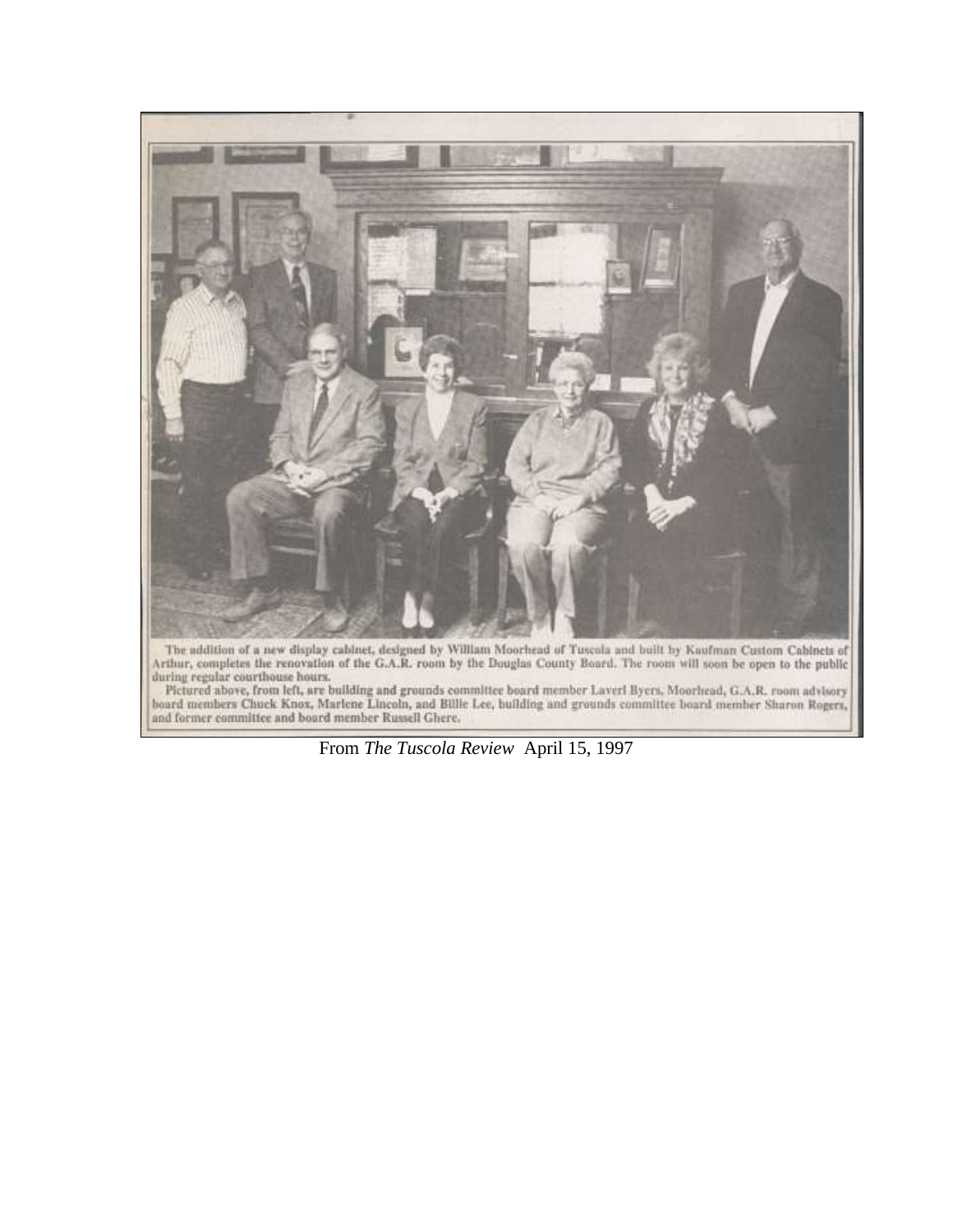

Photo by Charles M. Knox

Young boys such as Matt and Alex Kendzior, still are fascinated by the history of the Civil War in Douglas County. Bronze plaques on the west side of the Court House in Tuscola



Some of the Sons of Union Veterans of the Civil War , Benjamin Franklin Reed Post 24 Front l-r: Judge Frank Lincoln, Kim McGhee; Rear l-r Dana Hales, Chuck Knox, and Glen Brady, 1997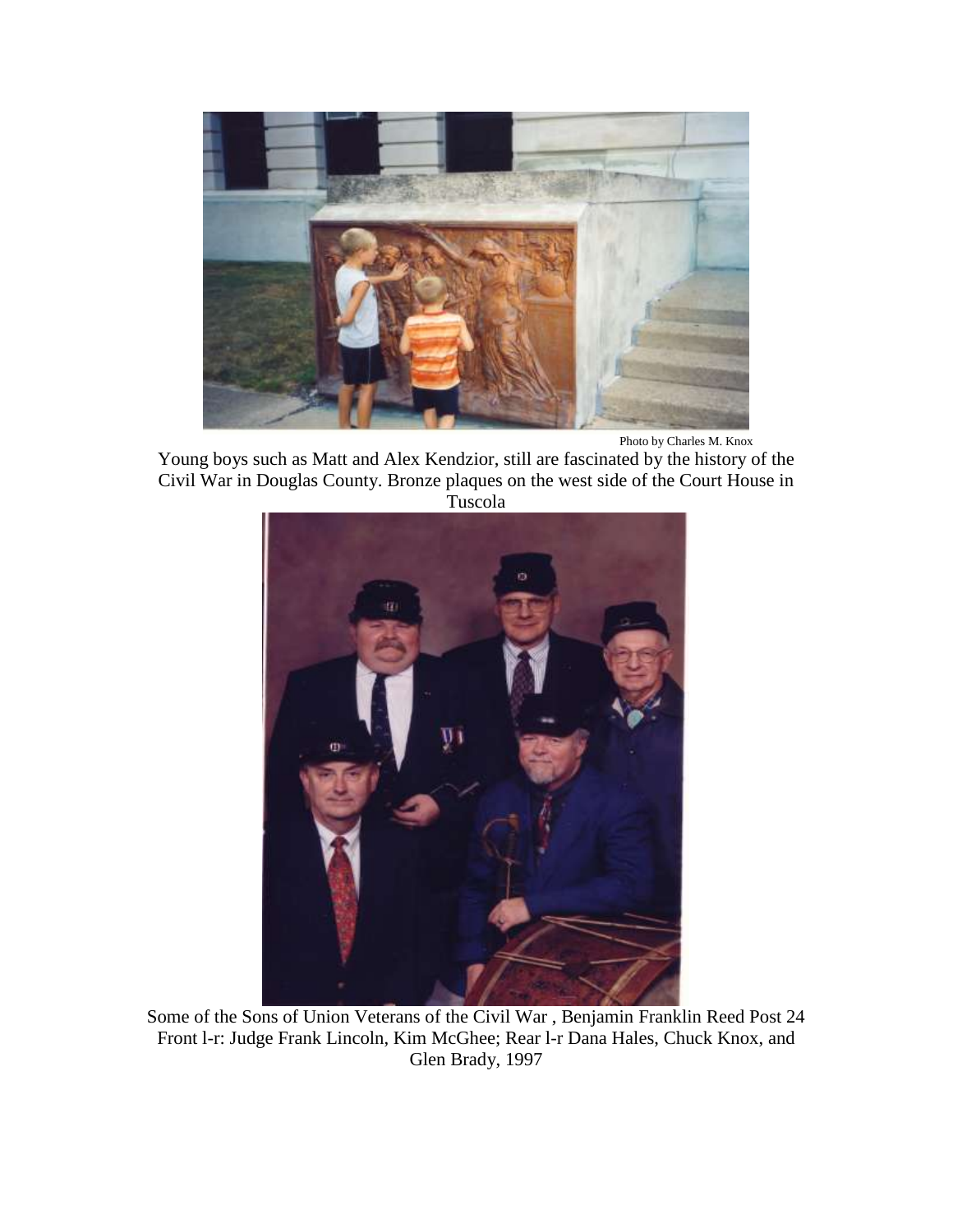

Sons of Union Veterans 2010 Front Row L-R Jerry Alexander, Kim McGee, Dana Hales, Bobby Lee Rear Row L-R Chuck Knox, Alan Michener, Jerry Reynolds, Frank Lincoln

## RELICS OF CIVIL WAR

IN

G. A. R. ROOM IN COURT HOUSE

TELL STORIES OF LONG AGO

\* \* \* \* \*

Relics and Trophies of Civil War

Have Been Catalogued to Insure

Permanent Record

\* \* \* \* \*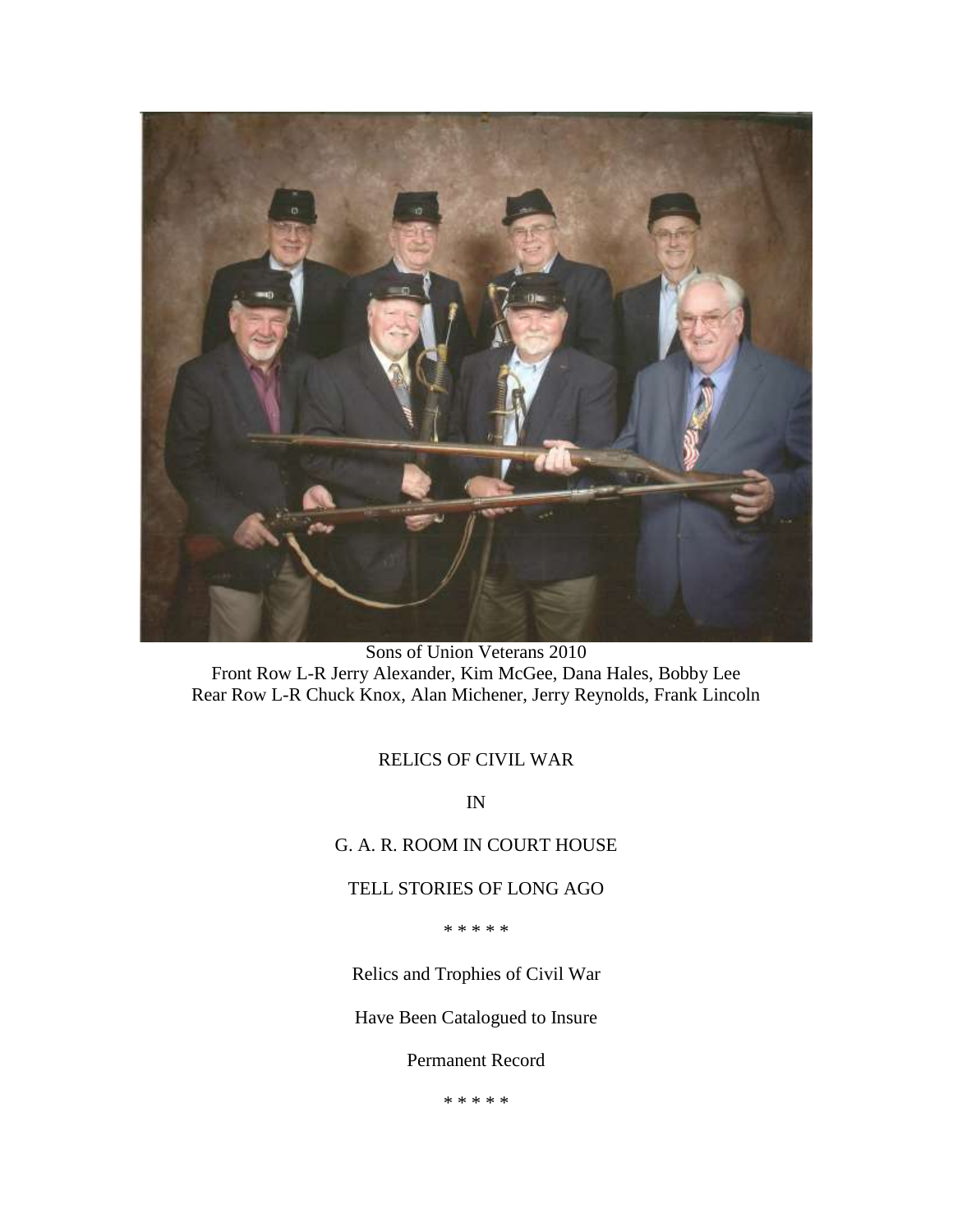By Miss Lida Jane Hunt

Written for

#### THE TUSCOLA REVIEW

#### January 20, 1938

\* \* \* \* \*

#### Prepared for Permanent Record

#### By DAUGHTERS OF THE AMERICAN REVOLUTION

Stephen A. Douglas Chapter

#### No. 83

Tuscola, Illinois

One of the most interesting places in Douglas County is the Grand Army of the Republic room at the courthouse. Hundreds of relics of the Civil War are kept there as well as guns, flags and mementos of other wares in which our nation has participated

Frank Reed Post No. 409, Grand Army of the Republic was organized, February 19, 1884, in Tuscola, Illinois. It was named for Captain Benjamin Franklin Reed, who was mortally wounded in the heat of battle at the battle of Chickamauga, on the last day of battle, September 20, 1863, and died in the hospital at Chickamauga, September 23, 1863.

His comrade, John Welliver, of Murdock, rescued his wounded commander and accompanied him to the hospital, afterward marking his grave so that Captain Reed's family could claim the body. In October, 1863, the body of Captain Reed was returned for burial where it rests today, in the Camargo cemetery. Captain Reed was the son of Daniel Reed and Margaret Wane Reed. He married Miss Catherine Barnett, daughter of, William and Mary Polly Yarnall Barnett, whose descendents live in this county today. Captain Reed was organizer of company  $D$  21<sup>st</sup> Illinois Volunteer Infantry which was known as "Grant's Regiment." This regiment was first enlisted in state service for thirty days period, and later was assigned to the United States Army, with U. S. Grant as Colonel. He was promoted to General for his valor and ability.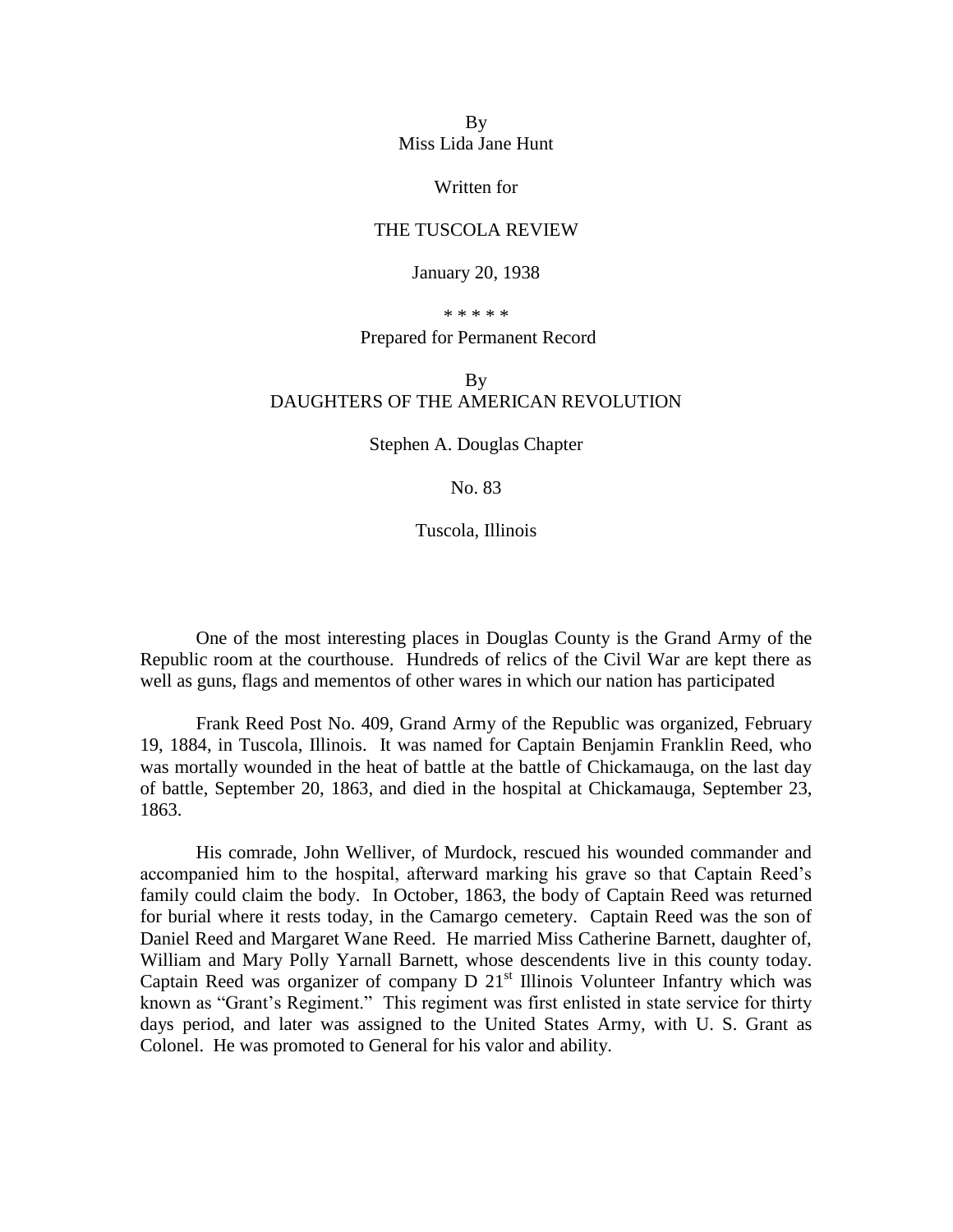Many of the charter members of this Post were comrades of Captain Reed and the Veterans honored his memory by naming the Post for him.

Fifty-two veterans of the Civil War were present at the organization meeting in 1884, and enrollment sounds like a list of pioneer Tuscolans, which it is , in part

The officers of the new Post were:

Lieutenant-Colonel Westford Taggart, 25<sup>th</sup> Illinois Volunteer Infantry, Post Commander

Major Archibald Van Doren, 99<sup>th</sup> Illinois Volunteer Infantry, Senior Vice **Commander** 

Thomas W. Tyler, Company H. 39<sup>th</sup> Illinois Volunteer Infantry, Adjt.

First Lieutenant Alfred Thayer, Company B. 5<sup>th</sup> Illinois Volunteer Infantry, Quarter Master

First Lieutenant H. C. Bassett, Company E.  $79<sup>th</sup>$  Illinois Volunteer Infantry, Sergeant

First Lieutenant William H. Lamb, 79<sup>th</sup> Illinois Volunteer Infantry, Chaplain Major Daniel A. Conover, 6<sup>th</sup> Indiana Cavalry, O. D. Sergeant William T. Johnson, Company G. 62nd Illinois Volunteer Infantry, O. G. Corporal John R. Cantrall, Company D. 107<sup>th</sup> Illinois Volunteer Infantry, S. M.

Richard W. Hollison, Company E.  $79<sup>th</sup>$  Illinois Volunteer Infantry, O. S. M.

A young mother of this vicinity recently said: "I never miss taking my young son to see every Civil War veteran I hear about, for I know that in a very few years, none of the "Men who wore the Blue" will be living, and I want my son to be able to say he remembered talking with a Civil War Veteran."

This statement poignantly brings out the sad fact that the veterans are rapidly answering the Grand Reveille, and brings the realization that few children born after 1940 can hope to see a veteran of the Civil War.

The relics in homes and museums, and the household stories of the veterans, will augment the history lesson of the children of the future and each increasing generation will appreciate more and more, the antiquated firearms, and equipment that were standard military dress in 1861-1865.

A look at the several old muskets that are enclosed in the wall case of the Post Room, will verify the quaintness and clumsiness of the firearms of that period. Heavy, but strong in line, the muzzle-loading muskets vary according to the regiment in which the men served. Leather powder-cases, designed to supply the soldier with sufficient ammunition and to keep the powder dry, along with the guns, bring to mind the tedious process of loading the gun, when faced by the enemy who may beat you to firing the first deadly shot.

Some of the guns were made in England; Some were Austrian muskets and some of American make, as their trademarks reveal.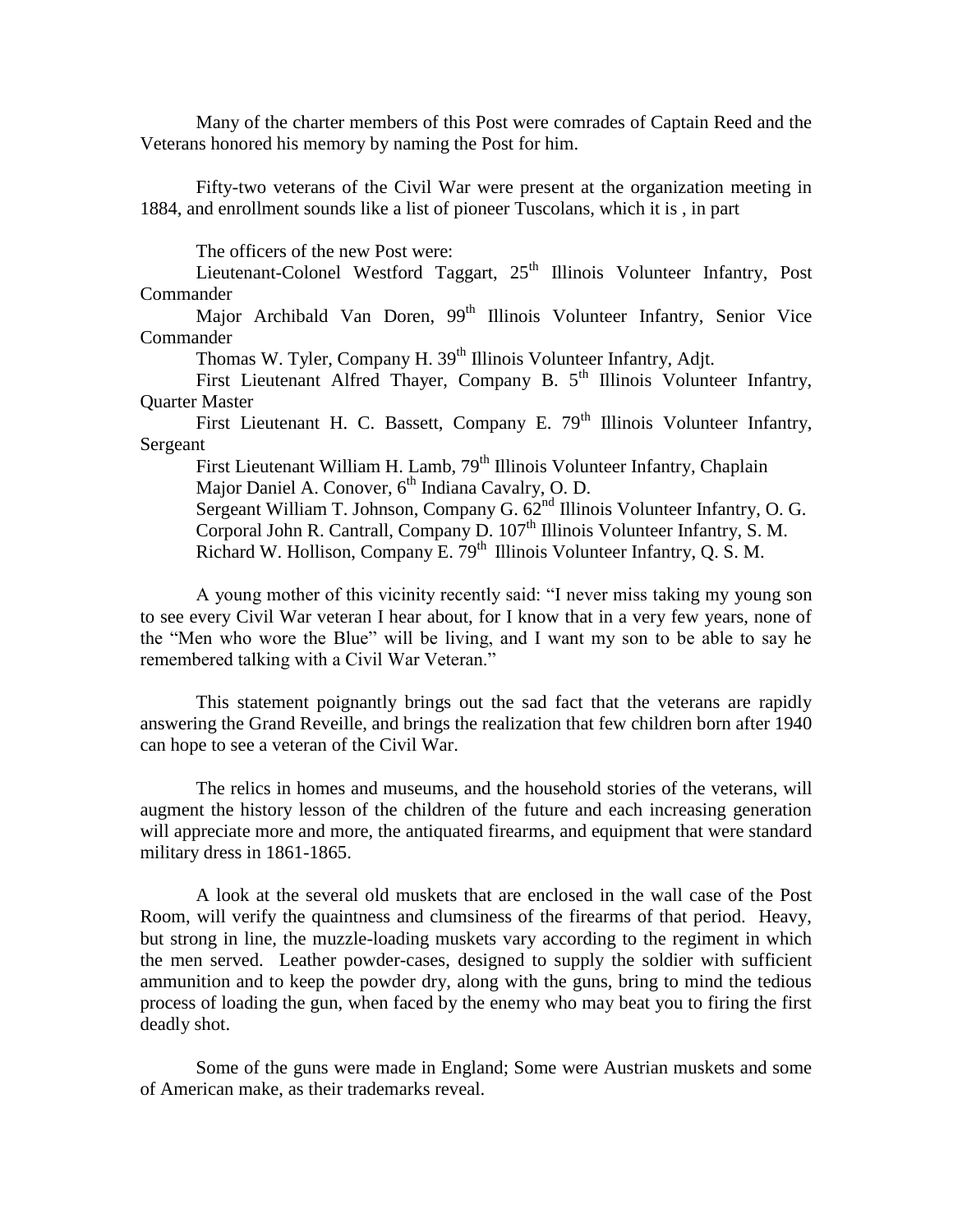The guns have been presented to the Frank Reed Post No. 409 by the soldierowner or his family and all have been carried on weary shoulders of valiant young patriots who went out at the call of President Abraham Lincoln to "Preserve the Union." Many of the men marched 9,000 to 12,000 miles during their four years army service.

The Civil War was a sad war, in an extreme peculiar way. Brother fought brother in many cases; and relatives were alienated over the division of sentiment concerning the war. Human rights, property rights, right of secession, religious principles all entered into the fiery discussions that raged in family circles and between families as the war threatened. Mothers and fathers with one son in Blue, fighting for the Union land another son in Gray fighting for the Right of Secession, prayed for both and that the War would mercifully spare both sons, whatever the outcome.

All the War Mothers and Fathers of the Civil War or Great Rebellion as it is sometimes called, have been called to their Father bearing in their hearts to the last, the remembrance of those days of terror.

Historians concede that the Civil War was the most "unique" war ever fought, as the idea of fighting for the "Preservation of the Union" or from the another angle, fighting to "Secede" over a principle of human rights was new to warfare, where men usually had come out to make conquests of territory or make material gain.

These guns, battle scarred flags, honorable discharge, officer's commissions, sabers, bayonets, swords, quaint old prints and engravings of a beloved war hero, cannon balls, and shot picked up form battle scarred fields; all are tokens of a day when the boys and men of America went to war to "fight it out."

On the north wall of the G. A. R. room has been hung the Stuart Print of President and General George Washington, suggestive of the Colonial Period of American History.

On the west wall, the rugged, kindly face of the martyred president, Abraham Lincoln, depicted in an old engraving, occupies the center of the space, surrounded by his four generals, General U. S. Grant of Illinois, under whose command many local soldiers fought; General John A. Logan of Illinois; General William Tecumseh Sherman, the idol of the army "sixty thousand strong" that marched with him from Atlanta to the Sea; and General Phillip Sheridan, forever enshrined in the schoolboy's heart through the well known poem, "Sheridan's Ride" by Thomas Buchanan Reed, 1865. The latter two are depicted in old engravings, mounted on horses that have been immortalized in history along with their masters.

On this wall, also, is a very large print in color of the famous Battle of the Merrimac and Monitor which will thrill the heart of every history loving schoolboy and schoolgirl.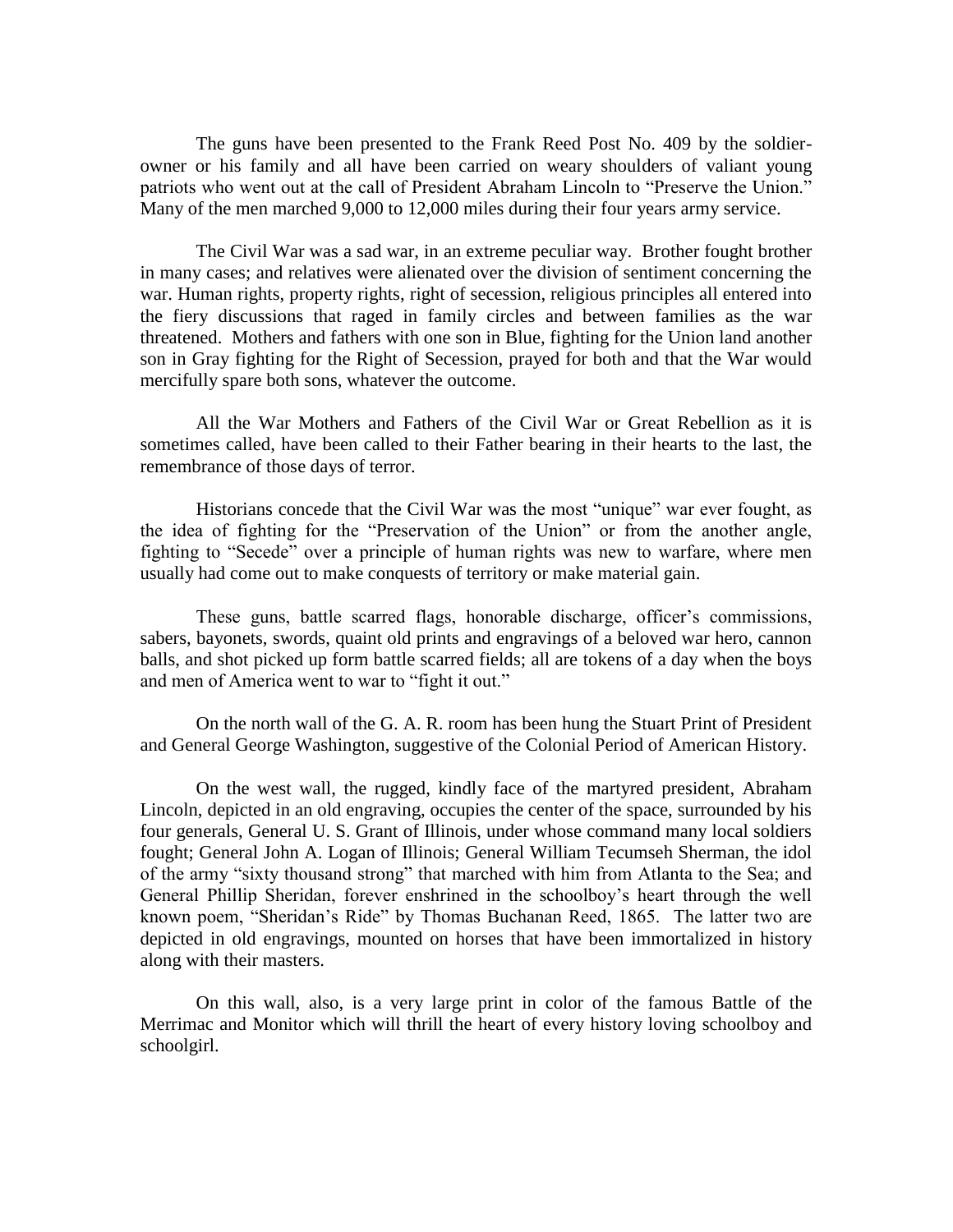A photograph of Captain Frank Reed, for whom the local G. A. R. post was named, hangs on this wall,, a gift from his late daughter, Mrs. Sara Margaret Helm, whose late husband was also a soldier in the Union Arm, the late Robert B. Helm.

The commission of Captain Reed, who is specified as "Captain Benjamin" Franklin Reed" was presented to the Post and is among the precious relics of those days of the  $1860$ 's.

One flag that is of unusual interest is that of the late Dr. James Lee Reat, which was given to the Post by the Reat family. Dr. Reat was one of the early physicians of Tuscola and lived to an advanced age, a many of sterling integrity and public spirit. His long, heavy beard, high silk hat, Prince Albert coat and cold headed cane characterized the dignity and scholarliness of the "gentleman of the old school," a surgeon in the Union Army who was always prominently identified with patriotic meetings. Dr. Reat's flag, fifty feet long and of proportionate width, was always flung to the breeze from the top of the great hard maple trees that stand on the lawn of what is now the O. A. Collins property. The size of the flag interested old and young and it was a beautiful emblem that never failed to be raised on patriotic occasions.

There are several flags in the case, some apparently battle scarred, and whose history will have to be searched for in the minutes of 53 years of the Post.

It is an interesting fact that there were only thirty three stars in the flag of the United States when the Civil War began, the  $34<sup>th</sup>$  star, having been added in 1861 during the war after Kansas was admitted to the Union, after a terrific political struggle to make that state a slave state.

Other trophies of war to be seen are minnie balls, pieces of trees with shot and shell imbedded in them; a big bass drum and drumstick, an officer's sash, several swords, sabers, and bayonets whose cruel keen edges have been tested by suffering human flesh in the thick of battle, diaries, books about the war and about 37 war scenes and scenes of famous historic homes, including Mt. Vernon, the home of Washington; Monticello, the home of Thomas Jefferson, Wakefield, the birthplace of Washington; the Hermitage, home of President Andrew Jackson; and others.

One amusing caustic comment entered in the minutes of the Post was that the "reason the benefit performance of a light opera put on by the Frank Reed Post in the 1880's did not net any profit was because the members did not support the affair themselves."

The east wall of the Post is decorated with the charter of the Spanish-American War Veterans and of the Veterans of Foreign Wars. The portrait of President William McKinley occupies the central wall space, with other mementos of that period of history.

The south wall bears a fine likeness of President Woodrow Wilson along with a large photograph portrait of General John J. Pershing. Flanking these are photographs of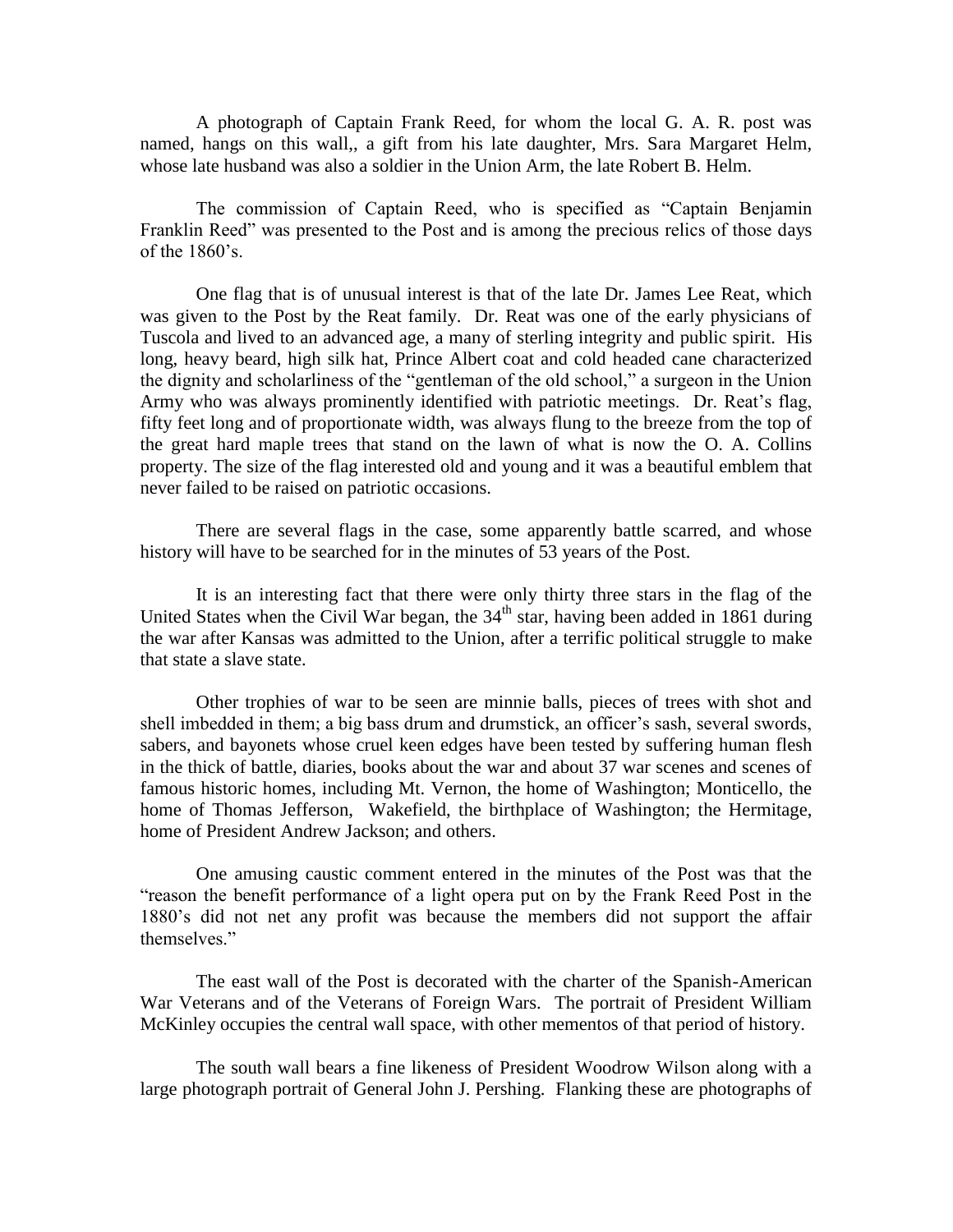two Tuscola God Star heroes, Sergeant Charles Bassett and Corporal Charles Cooch, both of whom were killed in France and their bodies returned for burial with military honors. Above all the mementos of four wars flows "Old Glory" for whom real Americans live and die.

The Frank Reed Post Room has been left by the Board of Supervisors in the care of the Veterans of Foreign Wars, and a meeting place for recognized patriotic organizations.

(2001, Currently the Daughters of the American Revolution oversee the room under the supervision of the County Board.)

| <b>Harrison Entler</b> | Tuscola   | <b>Isaac Smith</b>   | Tuscola       |
|------------------------|-----------|----------------------|---------------|
| Joseph Ewing           | Arcola    | C. M. Snyder         | Tuscola       |
| Naaman Torry           | Arcola    | David Rush           | Tolono        |
| <b>Leander Hackett</b> | Tuscola   | T. E. Condon         | Pesotum       |
| J. H. Easton,          | Atwood    | <b>Frank Piles</b>   | Tuscola       |
| Stephen Dukeman        | Atwood    | <b>James Skinner</b> | Arcola        |
| <b>Charles James</b>   | Arthur    | Nicholas N. Howard   | Tuscola       |
| <b>Robert Smith</b>    | Arthur    | David Smith          | Tuscola       |
| <b>Abram Banty</b>     | Ficklin   | Josiah Earley        | Tuscola       |
| John N. March          | Arcola    | Geo. M. Pritchard    | Atwood        |
| <b>Henry Jones</b>     | Tuscola   | F. H. Wood           | Tuscola       |
| <b>Stewart Auld</b>    | Danville  | Lois Pfeifer         | Arcola        |
| Isaac Auld             | Danville  | William Auld         | Plainfield KS |
| J. W. Solomon          | Atwood    | W. H. Dotson         | Tuscola       |
| <b>Samuel Shafer</b>   | Tuscola   | Wm. R. Thompson      | Tuscola       |
| John A Cooper          | Tuscola   | Thomas J. Demry      | Arcola        |
| W. L. Langley          | Hindsboro | W. W. Howard         | Tuscola       |
| <b>James McDonald</b>  | Hindsboro | G. W. Busbey         | Hindsboro     |
| J. R. Cantrall         | Tuscola   | W. R. Ashwill        | Tuscola       |
| J. R. Tenbrooke        | Tuscola   | R. R. Cox            | Hindsboro     |
| <b>Charles Smith</b>   | Tuscola   | S. R. Williams       | Tuscola       |
| J. C. Cutler           | Tuscola   | Dr. J. L. Reat       | Tuscola       |
| W. R. Jewell           | Danville  | Wm. Pitman           | Tuscola       |
| J. M. Goodspeed        | Tuscola   | <b>John Scott</b>    | Camargo       |
| W. T. Johnson          | Tuscola   | W. D. Geer           | Arcola        |
| E. R. Cambridge        | Tuscola   | David Winship        | Garrett       |
| William Ewing          | Fairland  | Thomas Baldwin       | Tuscola       |
| William Wilson         | Hammond   | James L. Reeder      | Garrett       |
| J. C. Walsh            | Decatur   | C. C. Burkley        | Garrett       |
| L. A. Timons           | Newman    | Amos Shaw            | Newman        |
| <b>Thomas Jester</b>   | Omana, IA | B. F. Mitchell       | Newman        |
|                        |           |                      |               |

#### **DOUGLAS COUNTY SOLDIERS ASSOCIATION 1914 Meeting**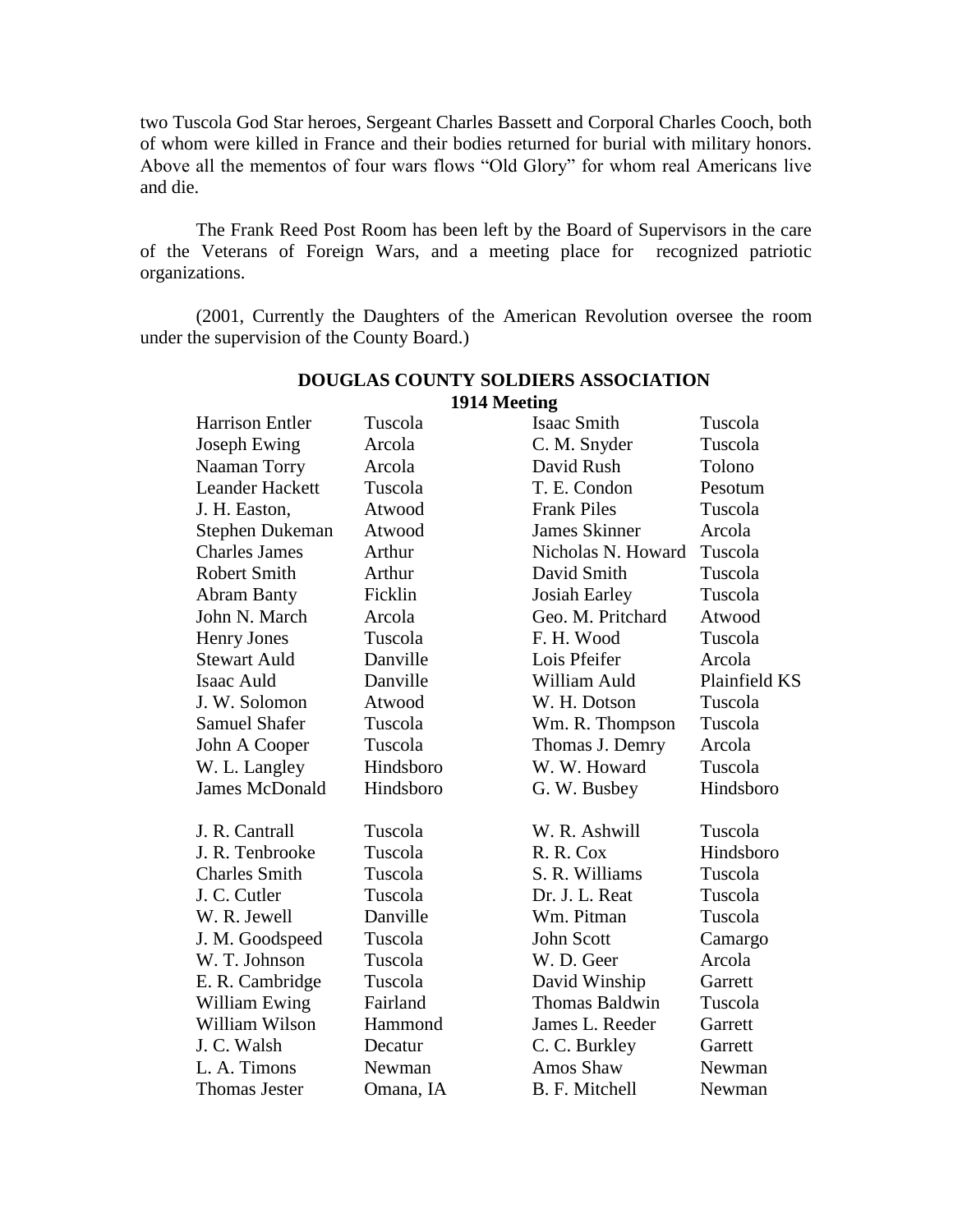W. L. McCown Newman J. G. Pound Newman

#### **EXCERPTS FROM MINUTES OF THE FRANK REED POST 1884-1917**

Feb. 19, 1884 Organized in office of L. G. McPherson. Comrade Wright of Urbana present to organize and muster. Comrade Taggart elected Commander.

Feb. 27, 1884 7:00 p.m. Motion carried to name the post Frank Reed Post 409. Motion to buy a gavel for the Post.

Mar. 5, 1884 Motion to meet  $2<sup>nd</sup>$  and  $4<sup>th</sup>$  Fridays of each month at 7.p.m. On motion of Adjt. was instructed to purchase six stands of arms. Moving to Odd Fellows Hall for \$50. Rent.

May 23, 1884 Committee of arrangements requested the business houses to close from 1-4 o'clock Decoration Day

First 6 months meetings were busy with balloting and mustering.

Oct. 20, 1884 Sent delegates to Convention of Soldiers and Sailors at Indianapolis, Oct. 24, 1884

Feb. 11, 1886 General order to pay the per capita to the Grant Monument July 23, 1886 Camp fire - invited ex-soldiers

Aug. 13, 1886 Had purchased tin cups and plates and other articles for the Post.

Dec 10, 1886 General Order #3. Congress made provision to furnish headstones for unmarked graves of Comrades. Committee to ascertain all unmarked graves in our midst.

Ward for Camargo Entler for Brandeis Bassett for Hammett Ray for Lester Murphy for Hugo Woods for Nelson Conover for Tuscola Ruby for Lewis

To procure 2 drumsticks and call book. To see Comrade Rideout have the use of the Bugle.

1887 Opera House to be used for Memorial Day service (many times after that) Feb. 25, 1887 Pd. C. F. Lamb for making 4 stands for GAR Hall

Feb  $27<sup>th</sup>$  at 6:30 p.m. to march in regular order to Presbyterian Church to attend Religious Services.

Mar. 25, 1887 Allow Sons of Vets to use the Hall and to organize using entire upstairs of Comrade Tyler's building. Comrade Rideout to procure a bass drum. To open the GAR Hall on 4<sup>th</sup> of July to be headquarters for all GAR comrades and families.

July 8, 1887 To get train rates to St. Louis for National Encampment. Purchased 1 dozen chairs and 1 dozen spittoons and matting for the Hall.

July 22, 1887 Notify the Secretary 79th Ill. Vol. Assoc., of reunion to be held in Tuscola Sept 20-27, 1887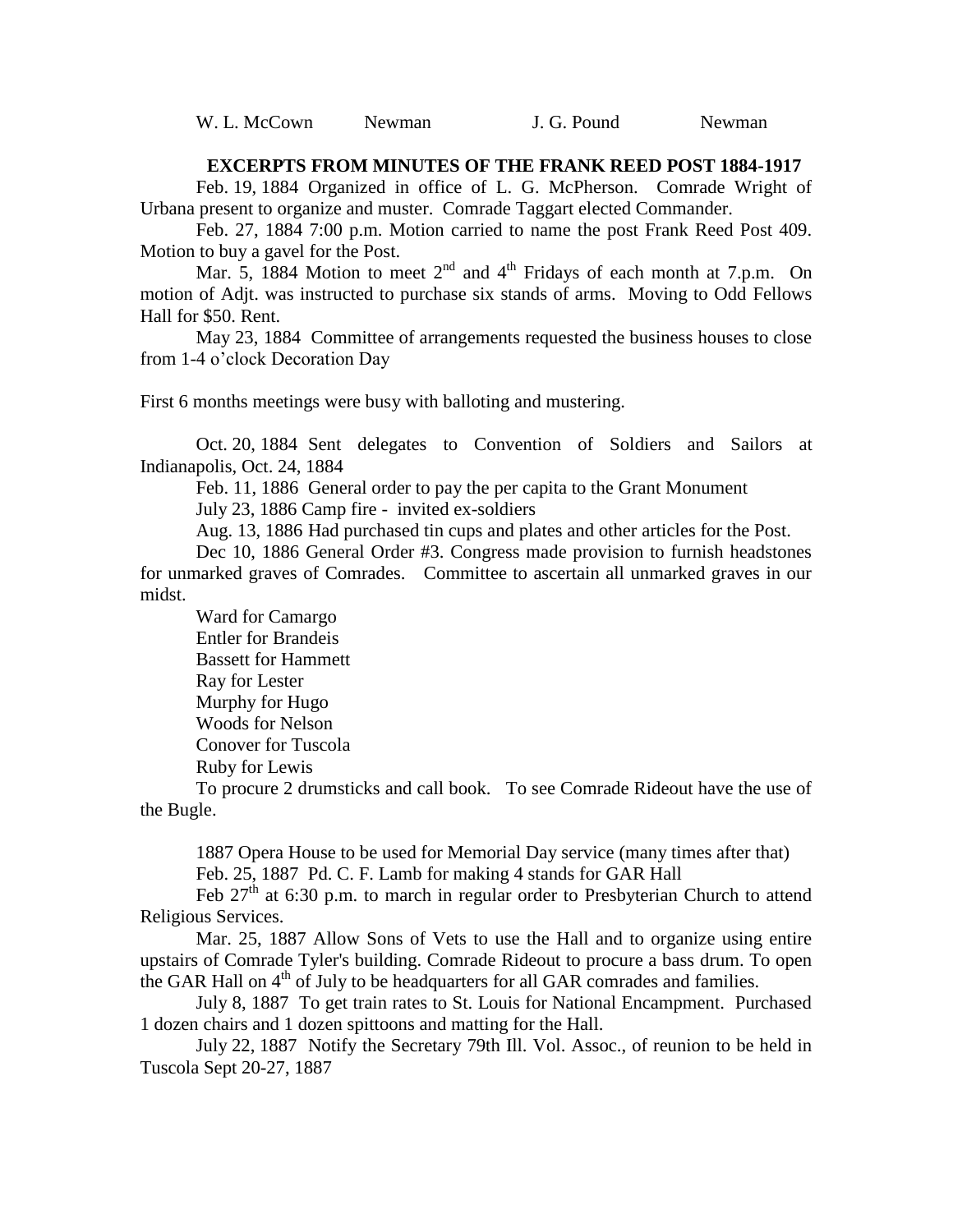Apr. 13, 1888 new Bylaw: on death of member in good standing, each living member contribute \$1.00 to widow and dependents.

May 25, 1888 Comrade McIlvane directed to prepare his firing squad for Decoration Day.

June 8, 188 Paid \$2.70 for Lincoln and Sheridan photos. Also 6 pairs of gloves, 20 cents for ammunition.

Aug. 10, 1888 Purchased 8 shares in the Tuscola Building and Loan Assoc. to be the Property of Frank Reed Post.

#### **1889-1891**

Apr. 26, 1889 John Lamb made Adjt. Desk

May 23, 1889 Drum head purchased

Dec. 12, 1890 Comrade Moore was circulating reports damage to the Post. A committee of 3 to visit Comrade Moore.

Feb. 27, 1890 Saddened by intelligence of Wm. T. Sherman's death. Arrangements include Memorial Service, one week from next Sunday or the Sunday following. Each Comrade to wear a token of mourning for thirty days and that the Hall be draped. Rent Odd Fellows Hall  $$100$  a year. Electric lights installed. Reunion of  $66<sup>th</sup>$ Regiment in Tuscola in August 1891.

#### **1889 – 1917**

Aug. 28, 1889 Rec'd McCown Post, Camargo

1891 rented Odd Fellows Hall \$100 year

Discussions about the GAR Hall, rent, etc. maybe buy a place

Look for another hall 1894 Jan. sublet to Templars

Feb. 1894 resolution to admit all members of disbanded posts by payment of 50 cents each quarter.

Sub-rent to Templars, Pay J. W. Smith of 6 months rent

Warned Wright and Dotson of being fined for gross neglect of etiquette coming into post with trouser legs in their boots.

In new Post hall April 12, 1894 chairs removed from new Post Hall with benches substituted. Trustees to find out where chairs were and return them immediately.

Pay H.C. Jones rent. At funeral of G-----; detail of 3 to deposit on the coffin a wreath of flowers, a rose and laurel left as last token of respect.

Templars disbanded

Discussion about how to look after orphan children of Comrade J. R. Quinn.

Taken by a member to Orphanage in Normal; communication from Governor Altgeld that State Fair admission was free to old soldiers.

Record book by Historian—Where?

Memorial Book—list of soldiers graves

1895 Garrett – David Winship, John Bedell, Erastus Bedell; Ficklin-T. W. Temple, Wm. Hurst

Aug. 8, 1895 Comrade McKnight presented a Sword with touching remark as to the history of the Sword and the Post accepted same with sincere thanks. The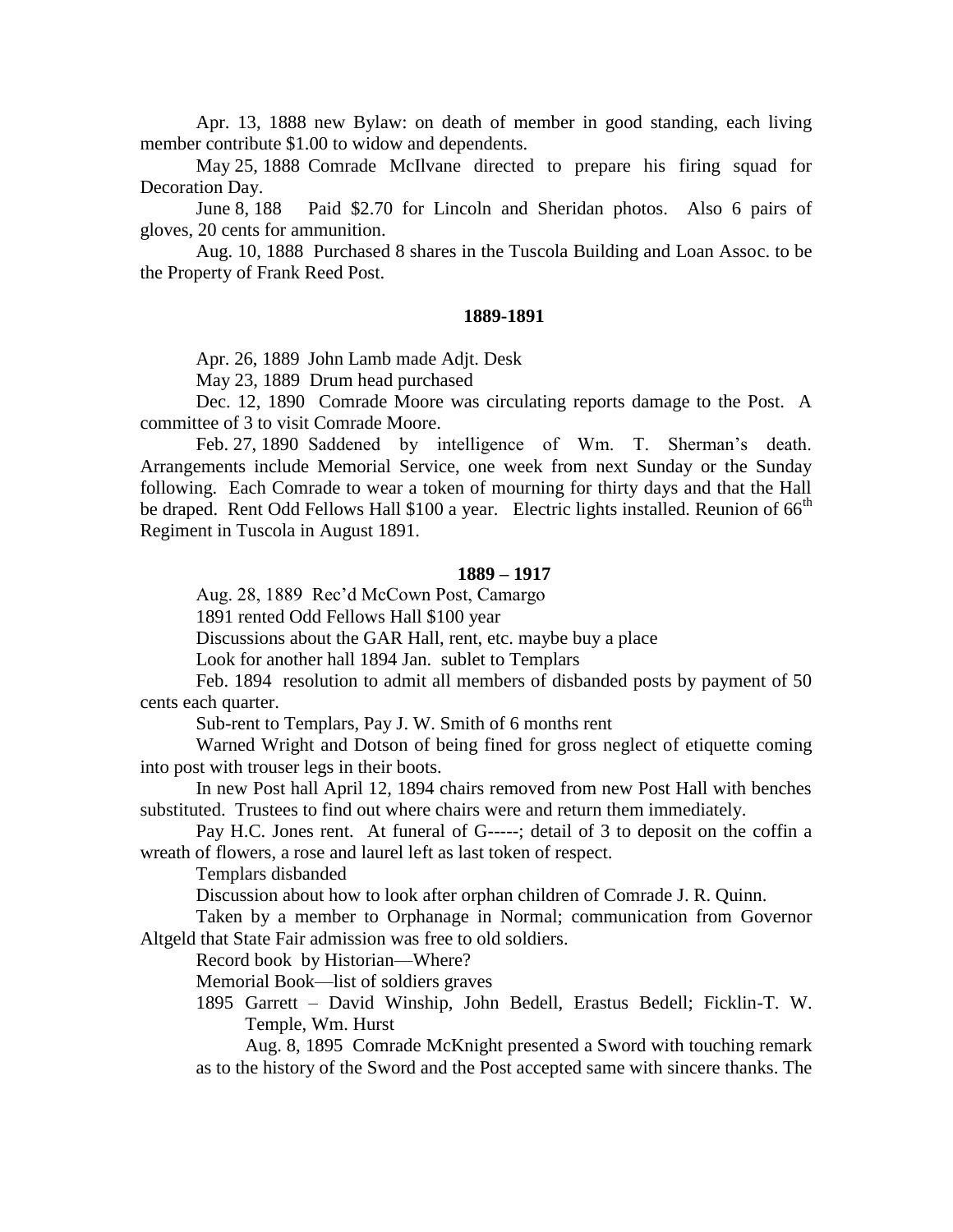Sword was handed over to the QM that it must be kept in the Post Room for its valuable history

Might Change hall again.

Nov. 28, 1897 Comrade Cox was getting along nicely and that they had plenty of watchers.

Stayed in same Hall

O. P. Hunt Marshal for 1896 Decoration Day; Dave Smith was detailed to get all the flags (28) and take care of them till called for. Renting from H. B. Madison.

Jan 28, 1897 Comrade Conover to draft resolutions asking the Legislature of Illinois for an appropriation for monuments to the Soldiers graves at the National Park at Shiloh of all Illinois Soldiers.

March 1897 wanted to procure cannon for the Post

July 1897 wanted a smaller cannon than 30 pounder

August 1897 stress Principles of Fraternity, Charity and Loyalty – good attendance, solicit funds to pay freight on cannon.

Sept. 1897 Hand money to pay freight for cannon; next mounting it

June 1897 Court Martial: charges against Comrade Wm. Alexander for Habitual Drunkenness and using Profane and Abusive language towards other Comrades; reduced his rank and to  $\frac{1}{2}$  pay; was fully restored to full rank and pay later in year.

Rent for same Hall increased by \$10 a year – now \$50.

During 1899 some comrade would relate Army experience; Comrade Bailey gave the Post a very interesting musket drill which was highly appreciated by all present.

Feb. 8 1900 Mr Sharp Foster owner of Hall, \$50. Rent; postponed Bean Supper till smallpox scare over.

May 10, 1900 Comrade Jones said the Soldiers Graves needed attention and he was instructed to see the Sexton and have him to attend to fixing them in good shape.

June 14, 1900 to advertise if there was anyone who wanted a Government tombstone for deceased soldier.

Sept. 12, 1901 deplored cowardly assassination of our Noble President and Worthy Comrade.(Wm. McKinley)

1903 Resolution of Indignation upon efforts of the Virginia Legislature to have a statue of the Rebel General Robert E. Lee placed in the Capitol at Washington, D. C. Motion carried.

Jan 14, 1905 Committee to confer with the County Board to find out whether they could give anything and how much they would give towards a Soldiers Monument. Comrades included Cutler, Cantrall, and Jones. Committee on grave markers made their report. The slabs to be 8 inches wide with a Star on the top and letters GAR on the three top points. Cost 30 cents each with a little additional cost for white sand.

1907 Saturday afternoon meetings began

Feb. 22, 1908 Joined in a resolution admitting Sons of Veterans into GAR

Oct. 24, 1908 Dedication of Memorial Arch, October 15; all county posts invited (terrible condition by 1930 when it was razed)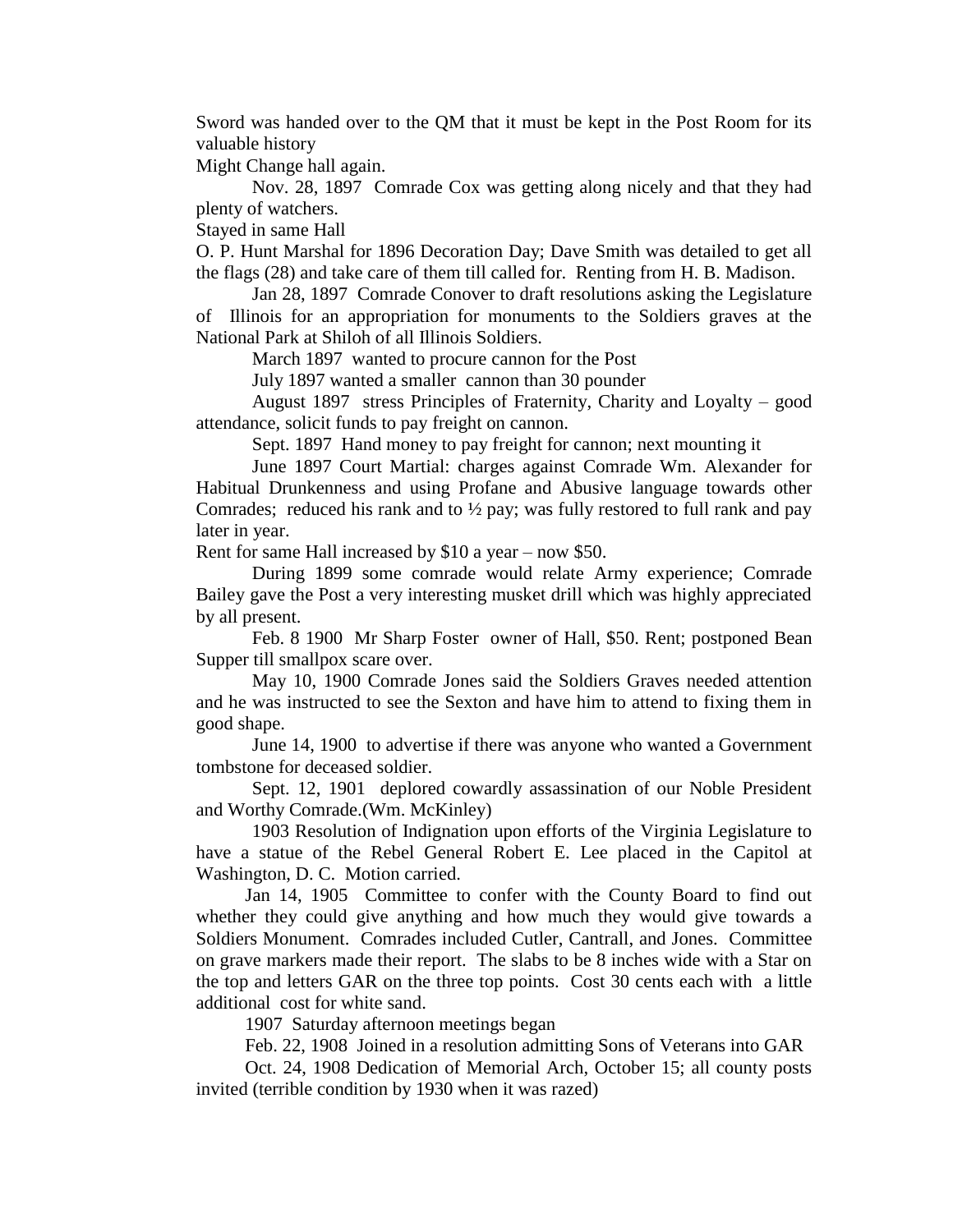Oct. 30, 1909 voted to get uniforms; tabled to Nov. 6.

Jan 1910 meet 2d and  $4<sup>th</sup>$  Saturdays instead once a month

Feb 12, 1910 asked Representatives in Congress and Senate to do all they could to have statue of R. E. Lee moved from Hall of Fame

May 27, 1911 Comrade Kagy, a Confederate Soldier of a Virginia Regiment was called up on for some remarks which was given in the Spirit of Loyalty and was greatly appreciated by the Boys in Blue.

June 24, 1911 That the flags presented the Post by Sister Samuel Bierfieldt be accepted; Appoint a committee of three to draft a Petition and present same to Board of Supervisors of Douglas Co. Illinois to set apart and maintain a room in the Court House. Same to be known as GAR Hall.

1911 Sword belong to Jos. Young now deceased, was presented by his son Admin

Young. Will hang in the post room to help decorate the same.

Nov. 11, 1911 Committee of Cutler, Goodspeed to ask Bd. Of Supervisors for privilege of having a memorial window put in the GAR room.

Mar. 23, 1912 Trustees to dispose of all the furniture and fixtures in the old Post room not needed in the new Room at the courthouse.

Jan 18, 1913 Frank Reed Post met in the new Room in the courthouse for the first time. Committee Goodspeed, McIlvane and Entler to draft resolutions thanking Bd. Of Supervisors for their kindness in furnishing a Room in the new courthouse. Moved and seconded that the trustees of the Post have a roll tope desk to be set for the Post Room for the Adjt.

Feb 8. 1913 Very appreciative to the Board and citizens of Douglas Co. for furnishing a Room for them to use. Allotted money to NN Howard for cleaning guns and accoutrements and taking same to Post Room.

Mar. 22, 1913 Moved and carried that the Trustees be instructed to put lock on relics case containing War relics belonging to and presented to this Post.

May 24, 1913 Comrade Cutler be Toast Master for this post on the occasion of the Dedication of the new courthouse. Moved and carried that Hon. J. G. Cannon be invited to be guest of this post for dinner Jun 12, 1913

June 7, 1913 Special meeting to perfect plans for dedication of new courthouse June 12. Ladies of ME Church to furnish dinner for all GAR members and their guests. Trustees of this Post to secure a glass case to place what war relics we have and may get into for safekeeping.

July 19, 1913 Moved and carried that the Commission of Capt. Frank Reed be recd. With thanks by this post and that the Commission be hung up in Post Room. Committee to go before Board of Supervisors to see what arrangements can be made in regard to Sons of Vets using the GAR Hall.

May 9, 1914 Delegation from Arcola Post to confer

May 23, 1914 It was never so apparent the encroachment of advancing years as on this occasion, But seven comrades felt able for March to Cemetery. (Obits for Aaron Watson, W. P. Miller, John H. Watson)

Feb. 27, 1915 Mr. F. M. Stalker presented the Post with a small Iron Lamp belonging to Thomas Lincoln and was at one time used by Abraham Lincoln.